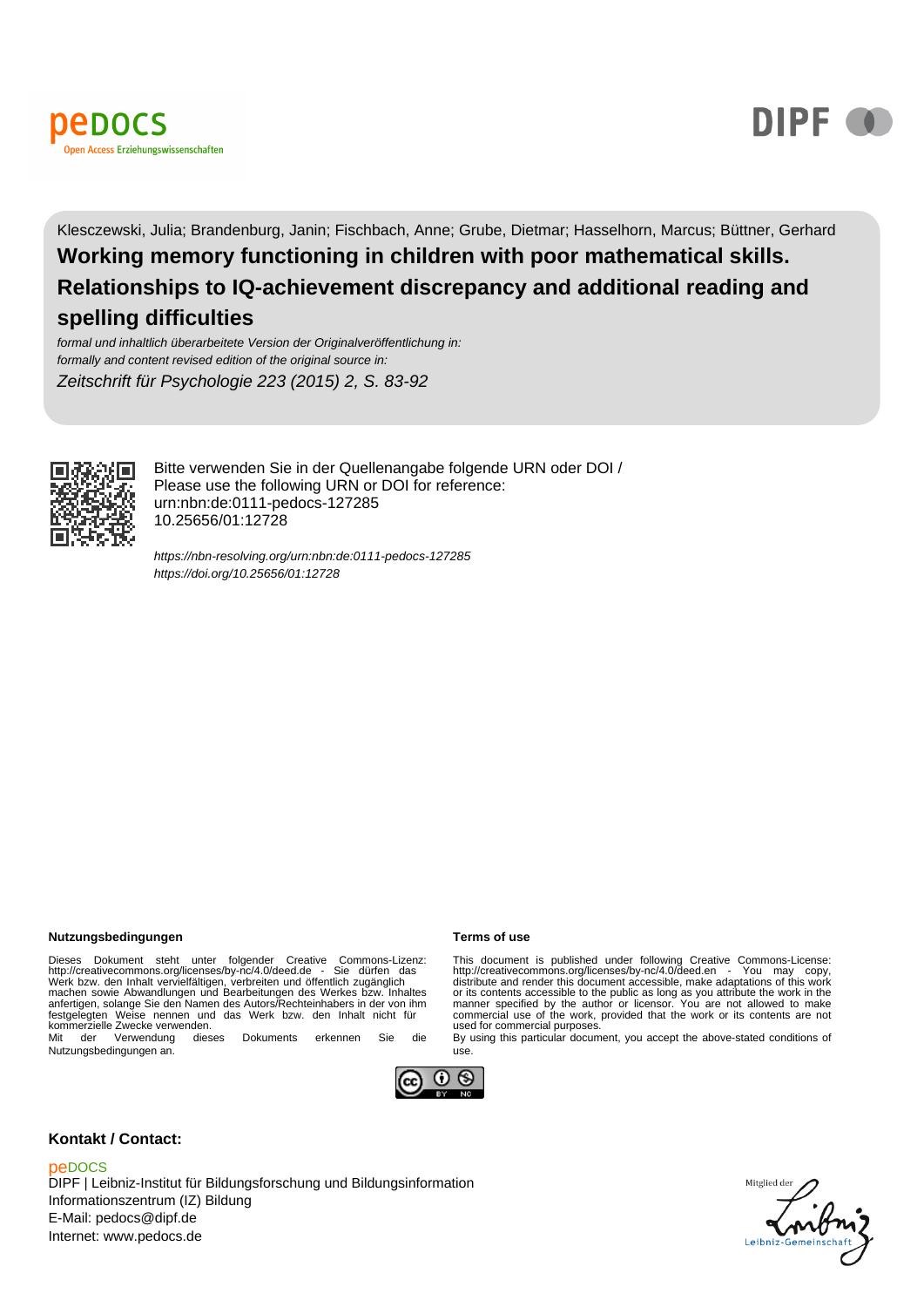# Accepted manuscript version (after peer review) of the following article:

Klesczewski, J., Brandenburg, J., Fischbach, A., Grube, D., Hasselhorn, M., & Büttner,G. (2015). Working memory functioning in children with poor mathematical skills. *Zeitschrift für Psychologie*, 223(2). http://dx.doi.org/10.1027/2151-2604/a000206

© 2015 Hogrefe Publishing

This version of the article may not completely replicate the final version published in the journal. It is not the version of record and is therefore not suitable for citation.

The accepted manuscript is subject to the Creative Commons licence CC-BY-NC.

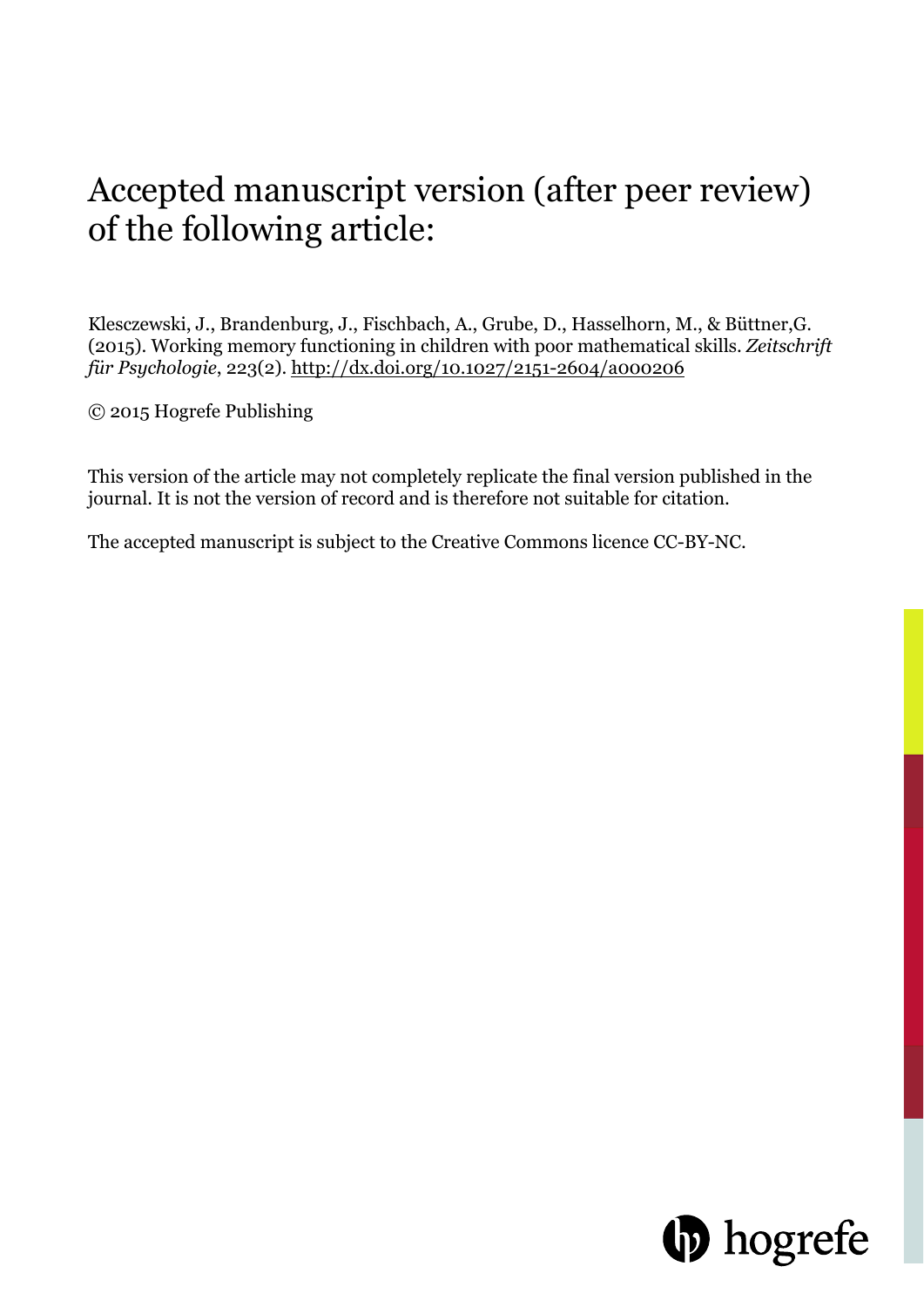How IQ–Achievement Discrepancy and Additional Reading and Spelling Difficulties Relate to Working Memory Functioning in Children With Poor Mathematical Skills

Julia Klesczewski

Goethe-University Frankfurt, Germany, and IDeA-Center<sup>1</sup>

Janin Brandenburg

DIPF<sup>2</sup> and IDeA-Center

Anne Fischbach

DIPF and IDeA-Center

Dietmar Grube

Carl von Ossietzky University of Oldenburg, Germany

Marcus Hasselhorn

DIPF and IDeA-Center

Gerhard Büttner

Goethe-University Frankfurt, Germany, and IDeA-Center

#### Author Note

The study was part of the longitudinal research project *Differential Diagnostic Relevance of Working Memory in Children With Learning Disabilities (RAVEN)*, exploring the developmental interplay between working memory and school achievement in children with learning disabilities. This research is part of the research initiative *Developmental Disorders of Scholastic Skills*, funded by the German Federal Ministry of Education and Research (BMBF; grant number: 01GJ1012A-D). The authors thank Dipl.-Psych. Christina Balke-

**.** 

<sup>&</sup>lt;sup>1</sup>Center for Research on Individual Development and Adaptive Education of Children at Risk (IDeA), Frankfurt/Main, Germany <sup>2</sup>German Institute for International Educational Research (DIPF), Frankfurt/Main, Germany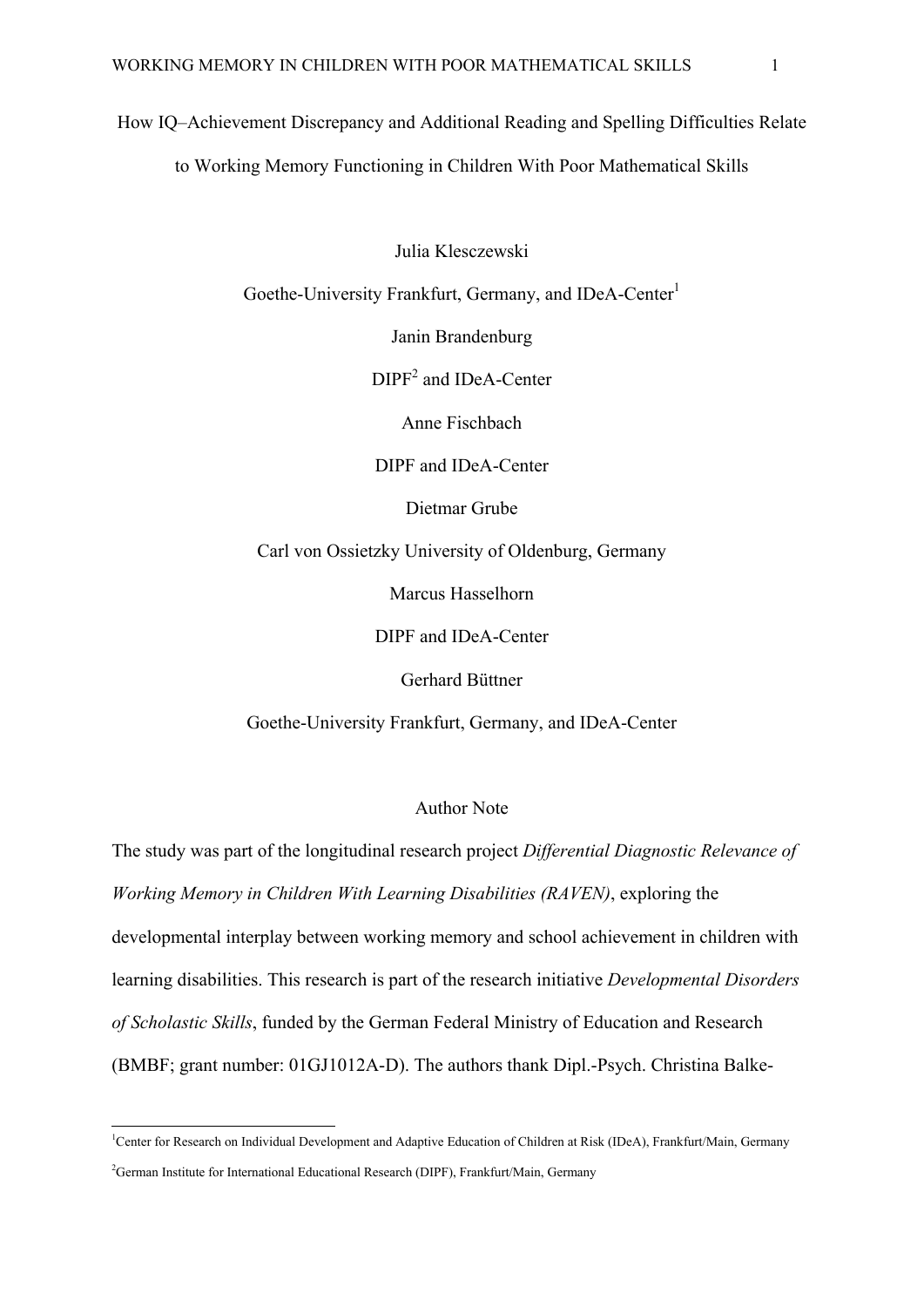Melcher, MSc. Psych. Larissa Bonin, Prof. Dr. Claudia Mähler and Dr. Kirsten Schuchardt of the University of Hildesheim (Germany) as well as M.A. Soz. Claudia Schmidt of the University of Oldenburg (Germany) for their involvement in carrying out this study. Additionally, the authors thank all participating children and their parents.

Correspondence concerning this article should be addressed to Julia Klesczewski, Institute of Psychology, Department of Educational Psychology, Goethe-University Frankfurt, PEG Building (HP 68), Theodor-W.-Adorno-Platz 6, D-60629 Frankfurt/Main, Germany.

E-mail: klesczewski@psych.uni-frankfurt.de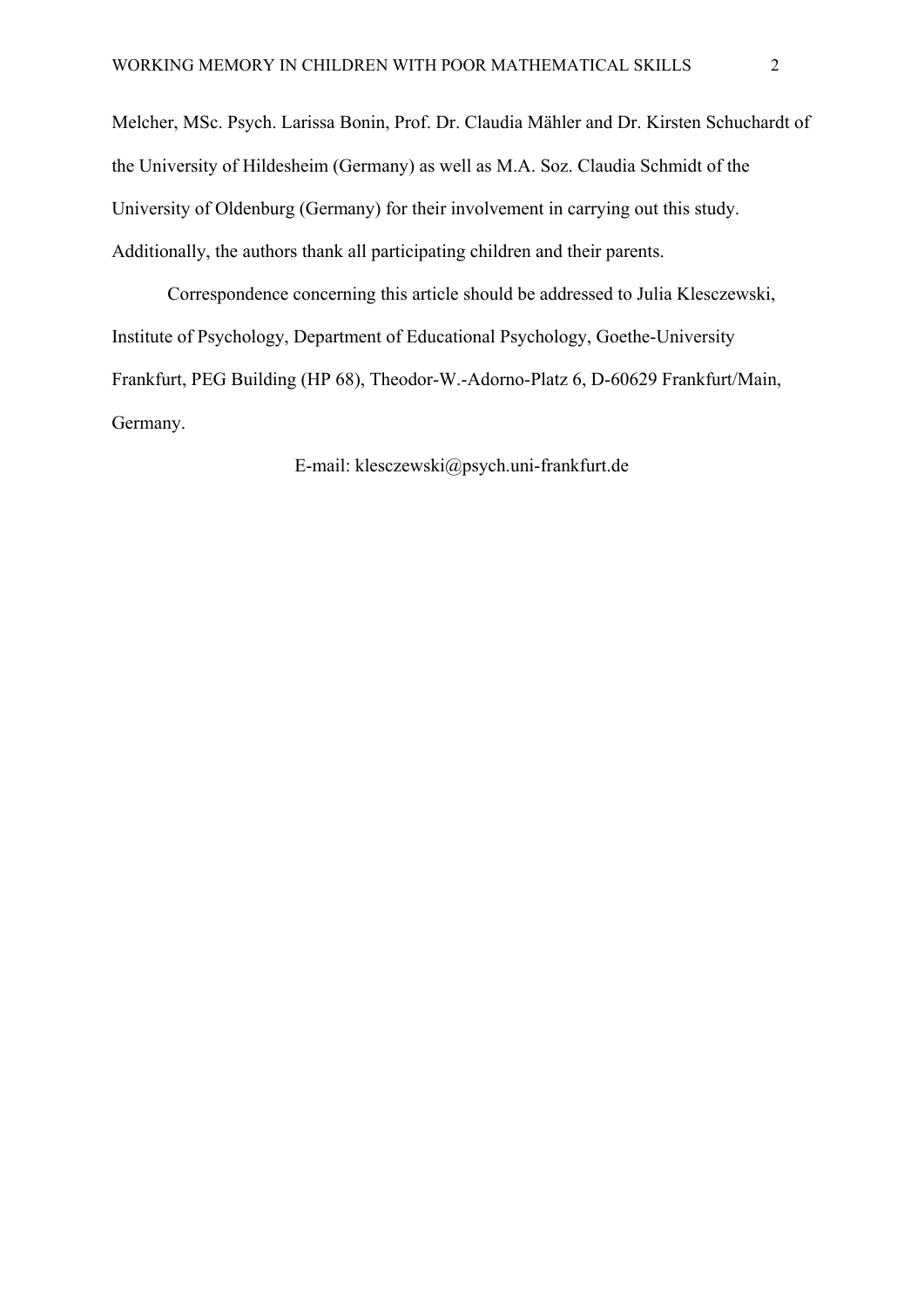#### Abstract

Previous research on working memory (WM) in children with poor mathematical skills has yielded heterogeneous results possibly due to inconsistent consideration of the IQ– achievement discrepancy and additional reading and spelling difficulties. To examine the impact of both, the WM of 68 average-achieving and 68 low-achieving third-graders in mathematics was assessed. Preliminary analyses showed that poor mathematical skills were associated with poor WM. Afterwards, children with isolated mathematical difficulties were separated from those with additional reading and spelling difficulties. Half of each group fulfilled the IQ–achievement discrepancy, resulting in a 2 (additional reading and spelling difficulties: yes/no) by 2 (IQ–achievement discrepancy: yes/no) factorial design. Analyses revealed that not fulfilling the IQ–achievement discrepancy was associated with poor visual WM, whereas additional reading and spelling difficulties were associated with poor central executive functioning in children fulfilling the IQ–achievement discrepancy. Therefore, WM in children with poor mathematical skills differs according to the IQ–achievement discrepancy and additional reading and spelling difficulties.

*Keywords*: working memory; mathematical difficulties; reading and spelling difficulties; learning disorders; IQ–achievement discrepancy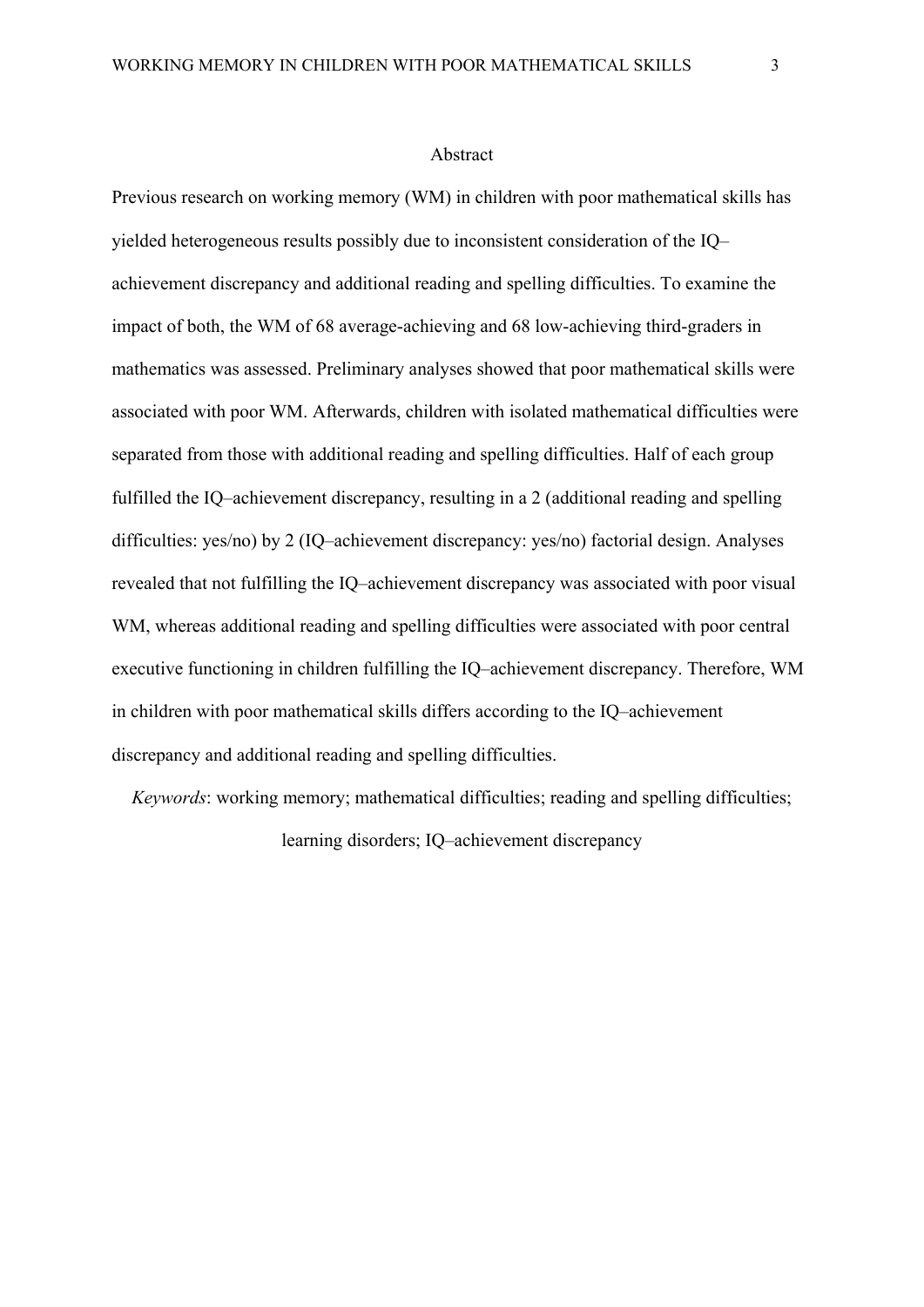Children with unexpected learning difficulties show poor academic skills despite average intellectual ability. For instance, this definition was used in the prevalence study of Fischbach et al. (2013) which revealed that approximately 23% of second- and third-graders in Germany have unexpected learning difficulties in at least one academic domain. While 5% of this sample exhibited isolated poor mathematical skills, 4.2% showed difficulties in mathematics as well as reading and spelling.

Children with unexpected difficulties in mathematics either have a learning disorder (LD) or are poor learners. While the latter do not fulfill a critical IQ–mathematical achievement discrepancy, children with an LD do. According to the research criteria of ICD-10 (WHO, 1993), two *SD*s have to be applied as a critical discrepancy, whereas in educational practice 1.2 to 1.5 *SD*s are considered sufficient (Hasselhorn & Schuchardt, 2006).

Achievement in mathematics relates more closely to working memory (WM) among children with poor mathematical skills than among typical learners (Friso-van den Bos, van der Ven, Kroesbergen, & van Luit, 2013). Therefore, WM deficits are considered to be one possible cause of poor mathematical skills although results of previous empirical studies on WM functioning in children with poor mathematical skills are rather inconsistent (e.g., Schuchardt, Maehler, & Hasselhorn, 2008).

A common theoretical framework in empirical approaches to analyzing WM in children with learning difficulties is Baddeley's (1986) multicomponent WM model, which contains a superior regulatory system called the *central executive* and two subsystems referred to as the *phonological loop* and the *visuospatial sketchpad*. The phonological loop processes verbal information, whereas the sketchpad processes visual and spatial information. The sketchpad comprises a *visual cache* responsible for static-visual information, and an *inner scribe* responsible for dynamic-spatial information (Logie, 1995). The central executive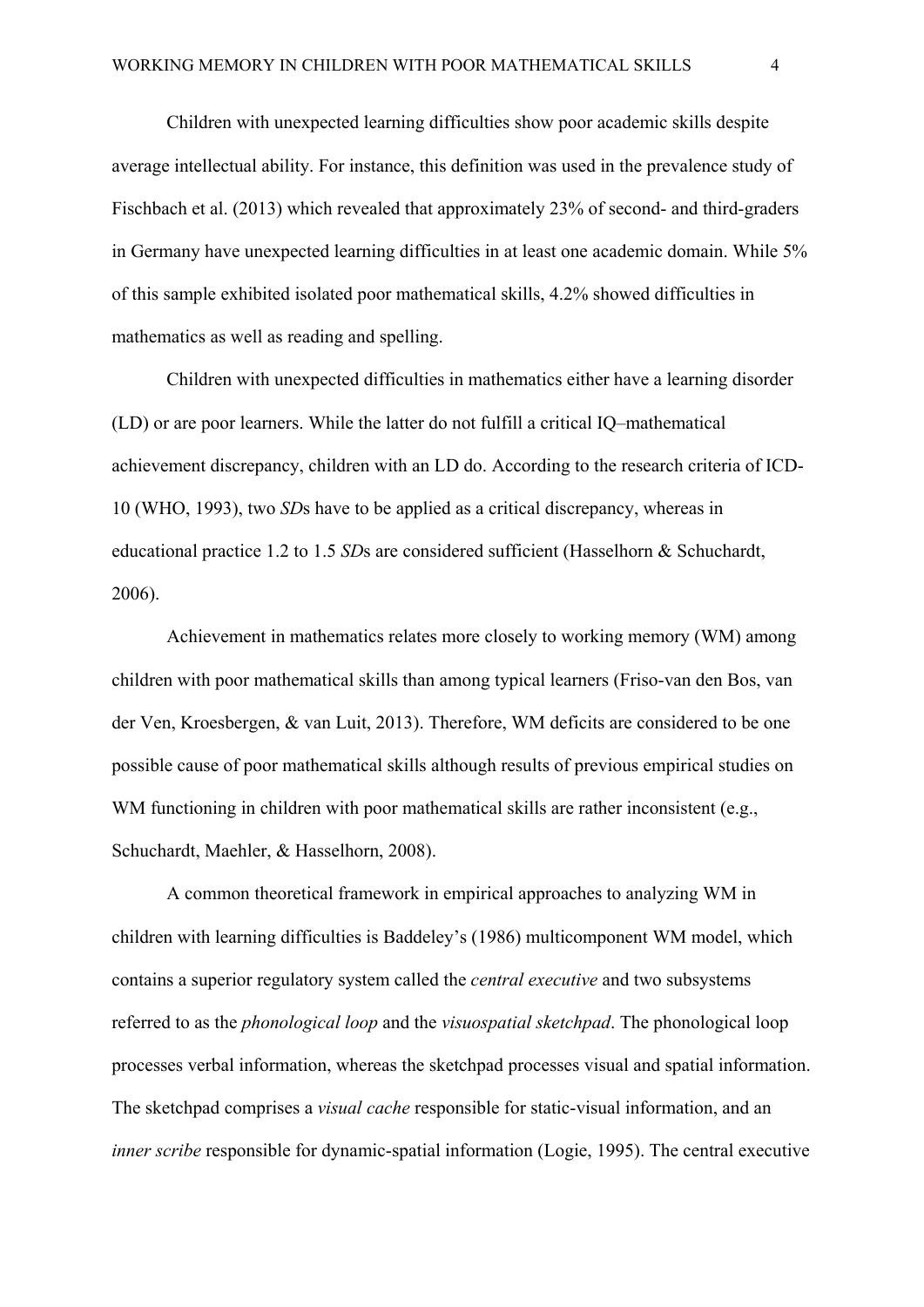regulates and controls processes in WM by controlling its subsystems and supervising information flow between different parts of the cognitive system. While the subsystems store presented information temporarily, the central executive is responsible for the active manipulation and processing of this information (e.g., Baddeley, 1996).

A number of studies on WM in children with poor mathematical skills revealed that those children exhibit visuospatial WM deficits (cf. Raghubar, Barnes, & Hecht, 2010). However, it is still unresolved as to whether these deficits are related to visual *and* spatial processing (e.g., D`Amico & Guarnera, 2005; Schuchardt et al., 2008) or to spatial processing only (e.g., McLean & Hitch, 1999; Passolunghi & Mammarella, 2012; Swanson & Sachse-Lee, 2001; van der Sluis, van der Leij, A., & de Jong, 2005). There are also studies in which no spatial deficits are observed (e.g., Bull, Johnston, & Roy, 1999; De Weerdt, Desoete, & Roeyers, 2013; Geary, Hamson, & Hoard, 2000; Kyttälä, 2008). Furthermore, previous research yielded inconsistent results regarding peculiarities of the phonological loop and the central executive (cf. Peng, Congying, Beilei, and Sha, 2012). It is still a matter of controversy as to whether deficits in both WM components are global irrespective of the material used in the tasks (cf. Swanson & Jerman, 2006) or whether there are just numerical processing deficits (e.g., Passolunghi & Siegel, 2001 for forward and backward span tasks but not for complex span tasks). In addition, there is empirical evidence for visuospatial central executive deficits (e.g., Rotzer et al., 2009).

One reason for these heterogeneous research findings might be the differing practices in checking for additional reading and spelling difficulties (e.g., Passolunghi, 2006). Knowledge about comorbidity of learning difficulties is still limited (e.g., Büttner & Hasselhorn, 2011). In fact, difficulties in mathematics and in literary language are investigated less when combined than when isolated (e.g., Schuchardt et al., 2008) although there is evidence that combined difficulties occur more often than estimated on the basis of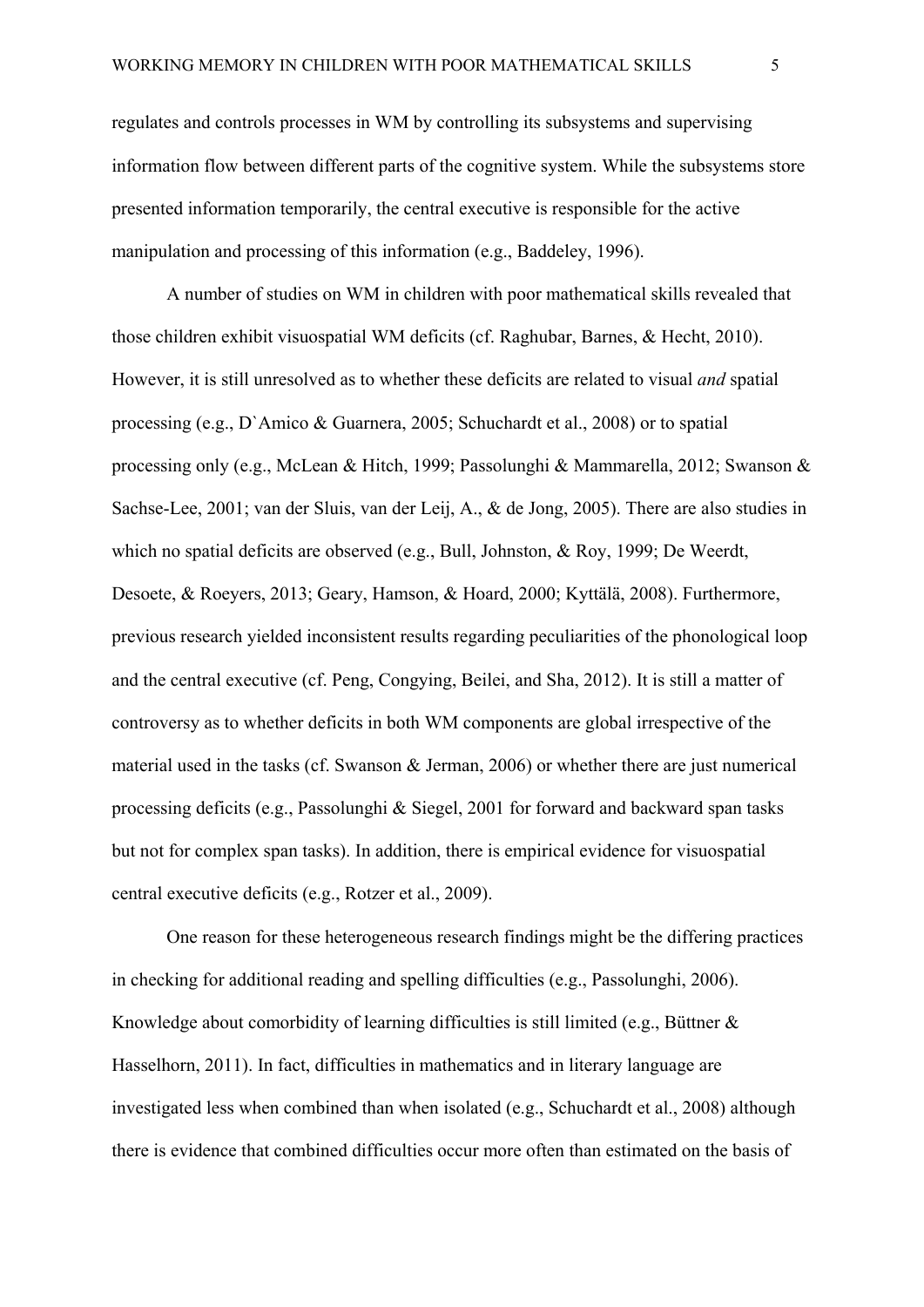the prevalence rates of isolated difficulties (Dirks, Spyer, van Lieshout, & de Sonneville, 2008). Children with these mixed learning difficulties are categorized either as having a *mixed disorder of scholastic skills* (WHO, 1993; hereinafter referred to as a *mixed LD*) if they fulfill a critical IQ–achievement discrepancy or as *mixed poor learners* if they do not.

In a meta-analysis by Swanson and Jerman (2006) a moderate effect of group (poor mathematical skills with versus without reading and spelling difficulties) was found for the phonological loop when assessed with verbal material and a small effect was found for the central executive when assessed with verbal and visuospatial material: Children with isolated poor mathematical skills outperformed children with additional reading and spelling difficulties. No effect of group was found for phonological loop functioning assessed with digits. Peng et al. (2012) found a similar pattern of results regarding material specificity for the phonological loop and for the central executive. However, material specificity among central executive tasks was observed with inhibition tasks but not with updating and dualtasks. Schuchardt and Mähler (2010) did not report material specificity. They found poorer phonological WM and a statistical trend of poorer central executive WM in children with a mixed LD than in those with a mathematical LD. In line with the central executive results, van der Sluis et al. (2005) reported a statistical trend of central executive differences between both groups, but only in the backward digit span and not in complex span tasks. No differences were found for phonological or visuospatial WM, which is in accordance with results reported by Landerl, Fussenegger, Moll, and Willburger (2009) as well as by Andersson and Lyxell (2007). However, in the latter study no WM differences were found between both groups.

In summary, there is no evidence of differences in the visuospatial sketchpad between children with isolated poor mathematical skills and those with additional reading and spelling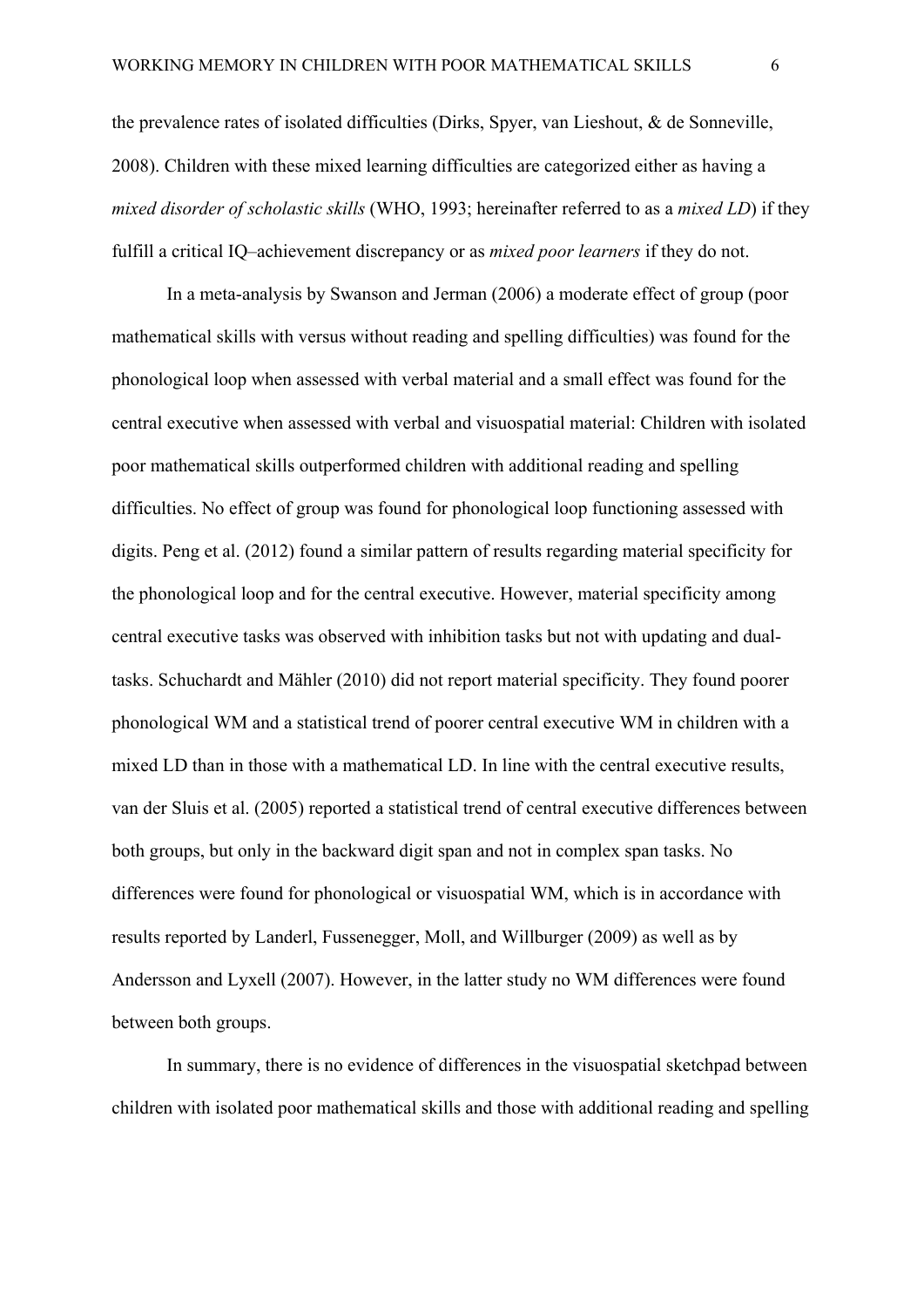difficulties. However, concerning the phonological loop and the central executive, results are heterogeneous; there is even some evidence of material specificity.

Another possible reason for heterogeneous results in research on WM in children with poor mathematical skills is whether an IQ–achievement discrepancy (hereinafter IQdiscrepancy) criterion is applied. The inclusion of this criterion in the international diagnostic manual of the WHO (1993) implies that children who fulfill the IQ-discrepancy and those who do not differ in cognitive factors, thereby justifying separation of the groups. Correspondingly, Brankaer, Ghesquière, and De Smedt (2014) found better WM functioning in children with poor mathematical skills who fulfilled the IQ-discrepancy than in those who did not. However, there is contrary evidence (Kuhn, Raddatz, Holling, & Dobel, 2013; Maehler & Schuchardt, 2009, 2011) indicating that IQ-discrepancy is not related to WM functioning.

#### **Research Questions and Hypotheses**

First, we compared children with poor mathematical skills to typical learners in order to answer the first research question: Do children with poor mathematical skills have WM deficits? In line with most empirical evidence we hypothesized that children with poor mathematical skills would have deficits in the phonological loop, the dynamic-spatial scribe, and the central executive, but not in the visual cache. These analyses would serve as a precondition for the second and main research question: Do WM deficits in children with poor mathematical skills differ as a function of additional reading and spelling difficulties as well as the IQ-discrepancy? For additional reading and spelling difficulties, it was not possible to postulate a specific hypothesis concerning phonological WM functioning due to the heterogeneous results of previous studies. However, to the best of our knowledge, no study has reported differences between both groups in visuospatial sketchpad. Therefore, we hypothesized that children with mixed learning difficulties would not differ in their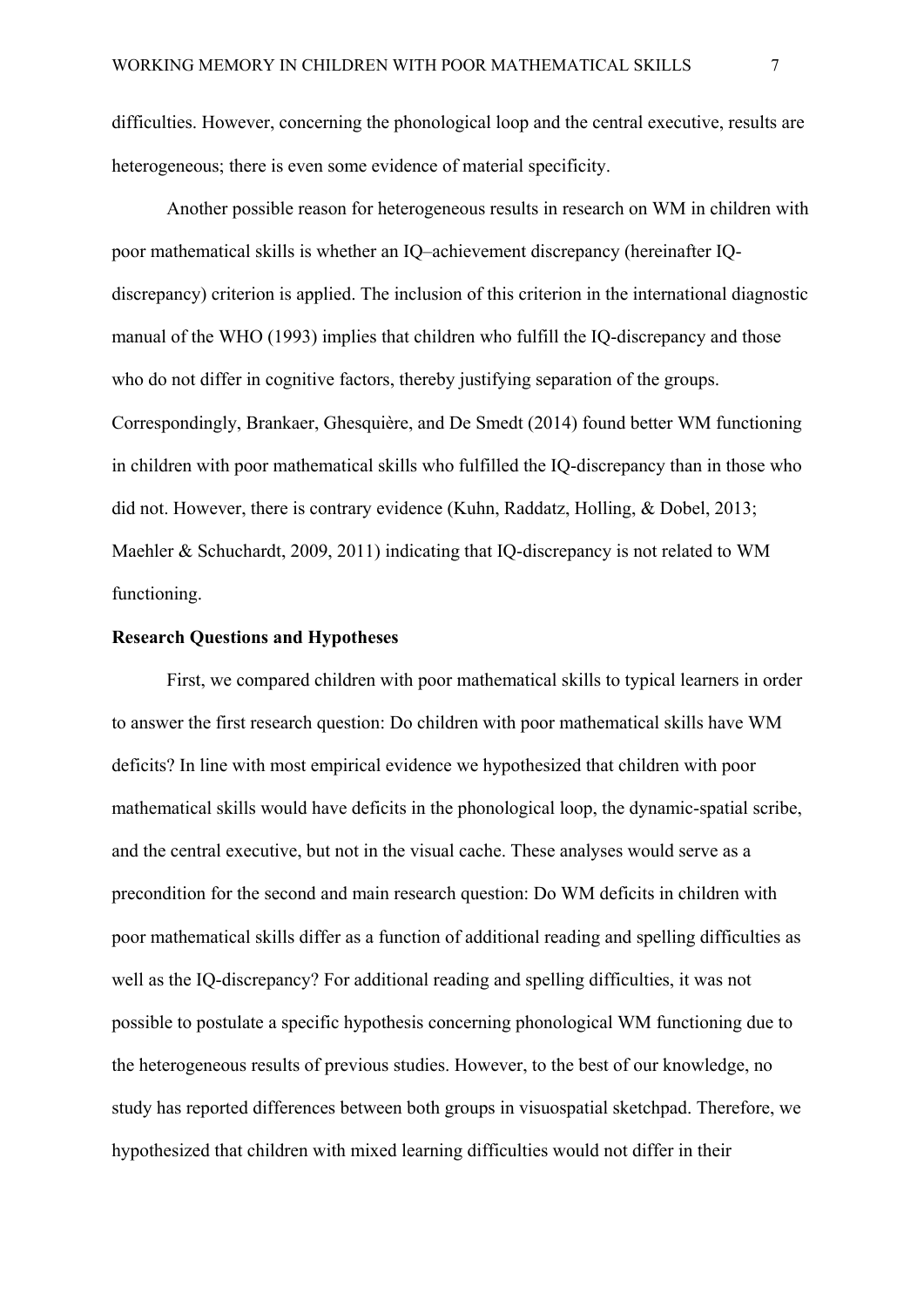visuospatial WM functioning from children with isolated poor mathematical skills. As most studies have reported central executive differences between both groups, we hypothesized a negative effect of additional reading and spelling difficulties on central executive WM in children with poor mathematical skills. We abstained from hypothesizing about the IQdiscrepancy due to inconsistent results of previous research.

#### **Method**

#### **Sample and Design**

Of the 136 third-graders from regular elementary schools in Germany who participated in the study, 34 exhibited isolated poor mathematical skills (mathematics *T* < 40 equates to percentile  $\leq 16$ ; reading and spelling  $T > 40$ ; discrepancy between mathematics and achievement in reading and spelling  $\geq$  5 *T*-points), 34 showed mixed learning difficulties (mathematics, reading, and spelling  $T < 40$ ), and 68 did not exhibit learning difficulties (mathematics, reading, and spelling  $T \ge 45$ ) and served as a control group. The participants' IQ was at least average (*). Children were recruited from the sample of an* epidemiological study on learning difficulties at the end of Grade 2 and beginning of Grade 3 in which nonverbal intelligence and academic achievement were assessed in groups over two 1.5-hr lessons. Consent of the parents and schools was obtained prior to testing.

Nonverbal intelligence was assessed with the *Culture Fair Intelligence Test* (CFT 1; Cattell, Weiß, & Osterland, 1997). German standardized achievement tests were administered to assess academic skills: Reading was assessed with a reading comprehension test (ELFE 1- 6; Lenhard & Schneider, 2006), spelling with a dictation (WRT 2+; Birkel, 2007), and mathematics with arithmetical, word and geometry problems (DEMAT 2+; Krajewski, Liehm, & Schneider, 2004). Internal consistencies of the standardized achievement tests range from .89 to .97 as indicated in the technical manuals.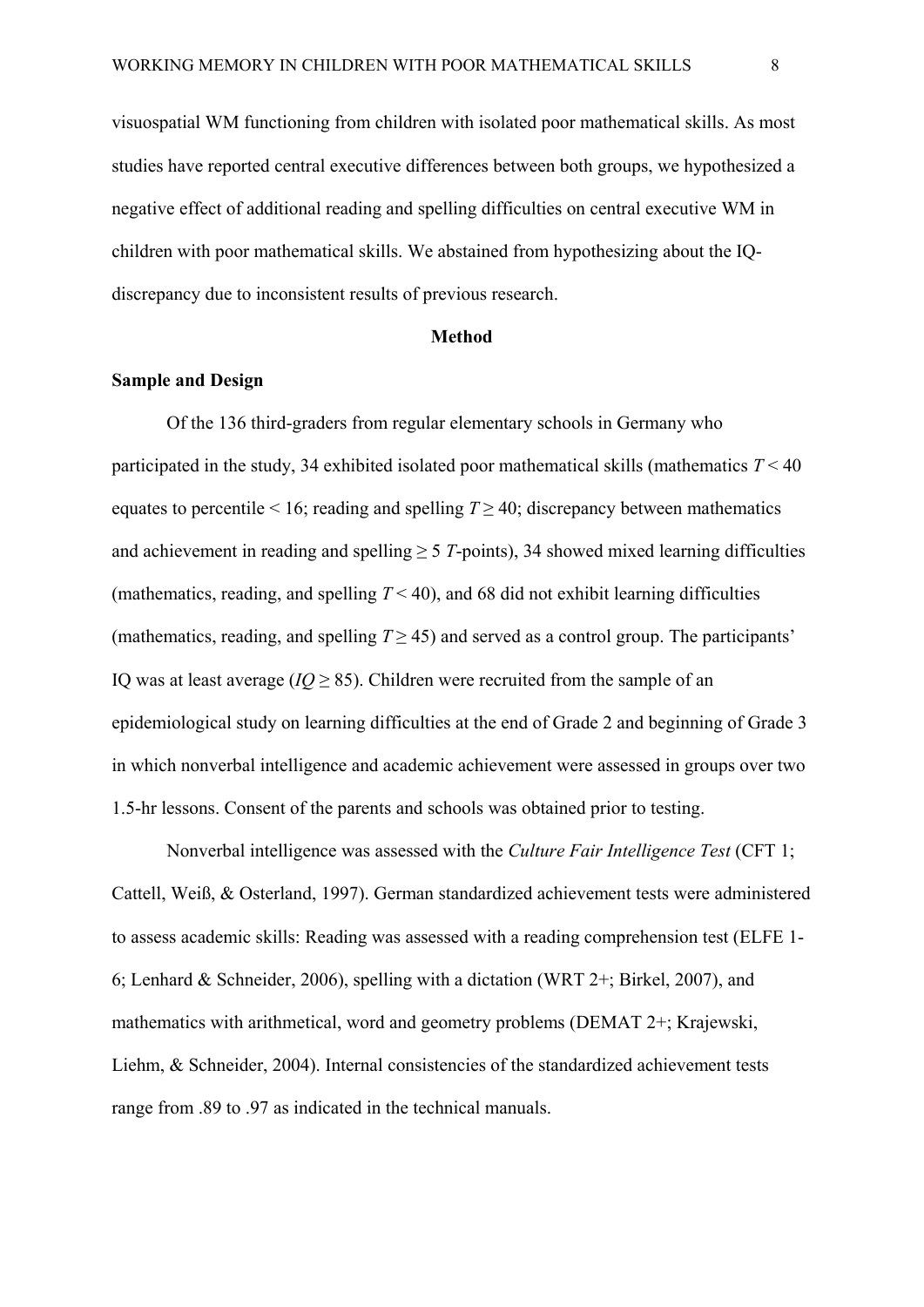To address the second research question of whether WM deficits in children with poor mathematical skills differ as a function of additional reading and spelling difficulties as well as the IQ-discrepancy the two groups with learning difficulties were divided into two subsamples. Half of each group showed an IQ-discrepancy of at least 1.2 *SD*s resulting in a 2 (additional reading and spelling difficulties: yes/no) by 2 (IQ-discrepancy: yes/no) factorial design including the following four groups: children with a *mathematical LD* (in terms of ICD-10: F81.2 specific disorder of arithmetical skills), *poor mathematics learners*, children with a *mixed LD* (in terms of ICD-10: F81.3 mixed disorder of scholastic skills), and *mixed poor learners*. Both groups with an LD and those with poor learners were parallelized according to IQ and mathematical skills.

Table 1 shows the characteristics of the group with poor mathematical skills and the control group. For all analyses,  $\alpha$ -level was set at .05 if not otherwise specified. Both groups did not differ in terms of age but differed in terms of mathematical, reading, and spelling skills as well as IQ. Sex distribution was balanced within the mathematical learning difficulties group,  $\chi^2$  (1) = 3.77, *p* = .052; and within the control group,  $\chi^2$  (1) < 1, *p* = .808.

#### *[Please insert Table 1 here]*

The characteristics of the four subgroups with poor mathematical skills are presented in Table 2. In line with sample criteria, there were statistically significant main effects of additional reading and spelling difficulties for reading as well as spelling and of IQdiscrepancy for nonverbal IQ: Children with isolated learning difficulties outperformed children with mixed learning difficulties in reading and spelling, whereas children with an LD outperformed poor learners in nonverbal IQ. As expected due to the sampling procedure, no statistically significant effects for age or mathematical achievement were observed.

Sex distribution was not balanced within the mathematical LD group,  $\chi^2$  (1) = 9.94, *p* = .002; or within the poor mathematics learners group,  $\chi^2$  (1) = 4.77, *p* = .029; however, sex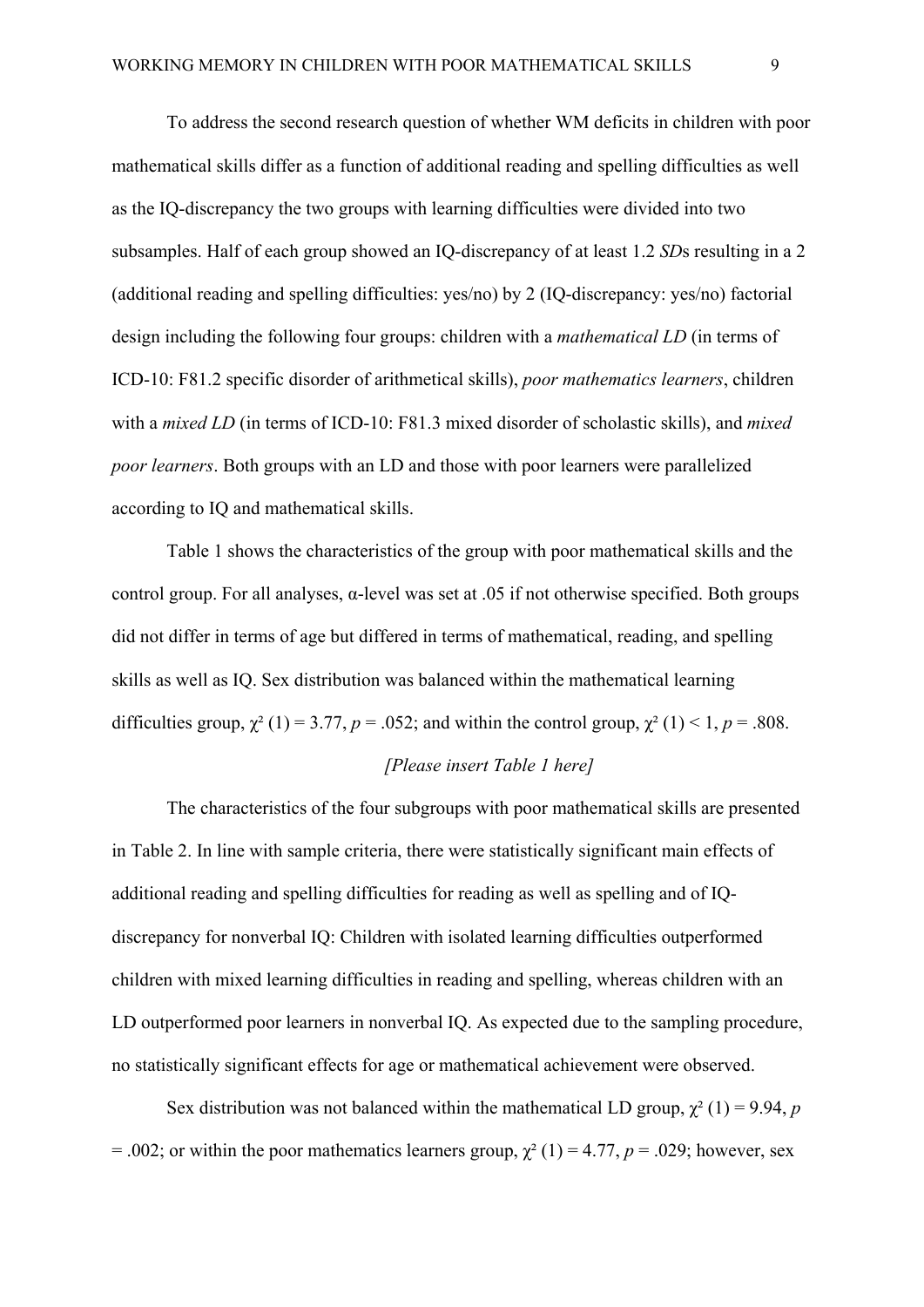distribution was balanced within the mixed LD group,  $\chi^2$  (1) < 1, *p* = .808; and the mixed poor learners group,  $\chi^2$  (1) = 2.88, *p* = .090. This is in line with prevalence studies revealing that girls are overrepresented in mathematical difficulties (Fischbach et al., 2013), whereas sex distribution is balanced in children with mixed difficulties in mathematics, reading, and spelling (Landerl & Moll, 2010).

*[Please insert Table 2 here]*

#### **WM Assessment**

WM was assessed using the *Working Memory Test Battery for Children Aged Five to Twelve Years* (AGTB 5-12; Hasselhorn et al., 2012), a computer-based and adaptive German test battery. In a sample of 1,669 children the tripartite structure of WM was established for the AGTB 5-12 by Michalzyk, Malstädt, Worgt, Könen, and Hasselhorn (2013). Internal consistencies of the subtests measured in 9- to 12-year-old children range from .92 to .99 except for nonword repetition (.74; Hasselhorn et al., 2012). In addition to the AGTB 5-12, two further WM tasks were administered: *articulation rate* and *backward word span*. All WM subtests except two (*articulation rate* and *nonword repetition*) include ten trials following an adaptive algorithm. Dependent variables of these span tasks are means of the last eight trials. WM assessment was realized in schools or in university laboratories and was conducted by a trained instructor in two individual sessions lasting 45 minutes each.

#### **Phonological loop.**

*Articulation rate***.** Two triplets of monosyllabic nouns are presented acoustically. Each triplet has to be articulated as quickly as possible ten times in a row. The mean articulation time of the four shortest triplets was calculated for each of both trials and averaged as dependent variable.

*Digit span.* Digit sequences of two to eight digits are presented acoustically and have to be reproduced immediately after presentation.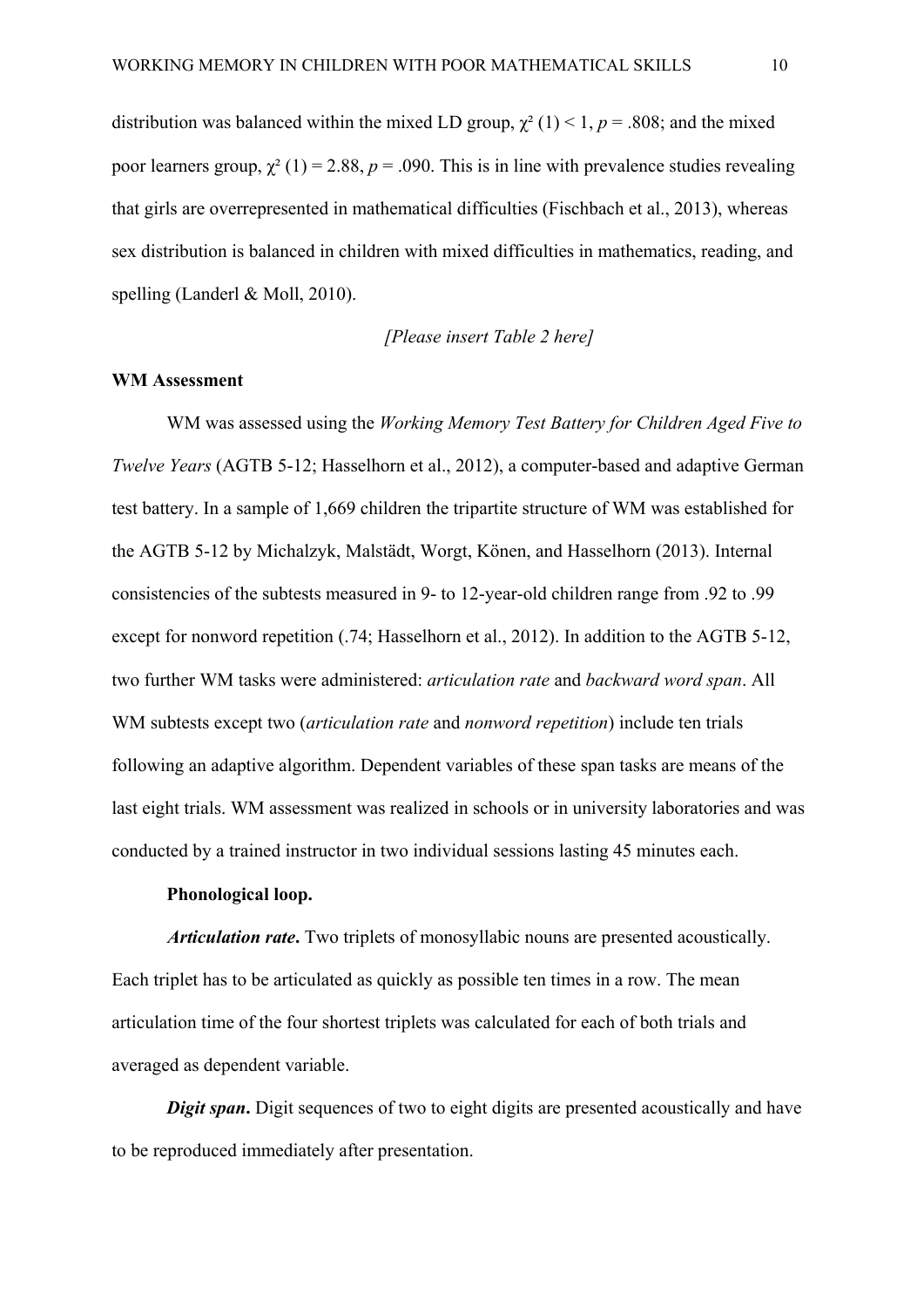*Nonword repetition***.** Tri- to pentasyllabic nonwords have to be repeated immediately after acoustical presentation. Half of the 24 nonwords are presented in a modulated way (i.e., with a distorted sound). The number of correct responses was used as dependent variable.

*Word span monosyllabic and trisyllabic***.** Similar to the digit span, word sequences of two to eight mono- or trisyllabic words are presented acoustically and have to be reproduced immediately after presentation.

#### **Visuospatial Sketchpad.**

*Corsi block span.* Nine unsystematically located white squares are presented on a grey screen. A sequence of two to eight smileys appears in the squares, creating the impression that the smiley moves from one square to another. The child has to reproduce the way of the smiley by touching the squares on a touchscreen in the presented order. The length of sequences operationalizes the dynamic-spatial scribe.

*Matrix span.* A pattern of two to eight black fields are presented in a white 4 x 4 matrix. Immediately after presentation, the pattern has to be reproduced in an empty 4 x 4 matrix by touching the respective fields on the screen. The matrix span operationalizes the storage capacity of the static-visual cache.

#### **Central executive.**

*Backward digit and word span***.** Similar to forward digit and word span, a digit or word sequence of two to seven items is presented acoustically and has to be reproduced immediately in the reverse order.

*Counting span.* A picture with squares and one to nine circles is randomly presented on the screen. The circles have to be counted. A sequence of two to seven of these pictures is presented and the number of circles has to be reproduced verbally in the same order.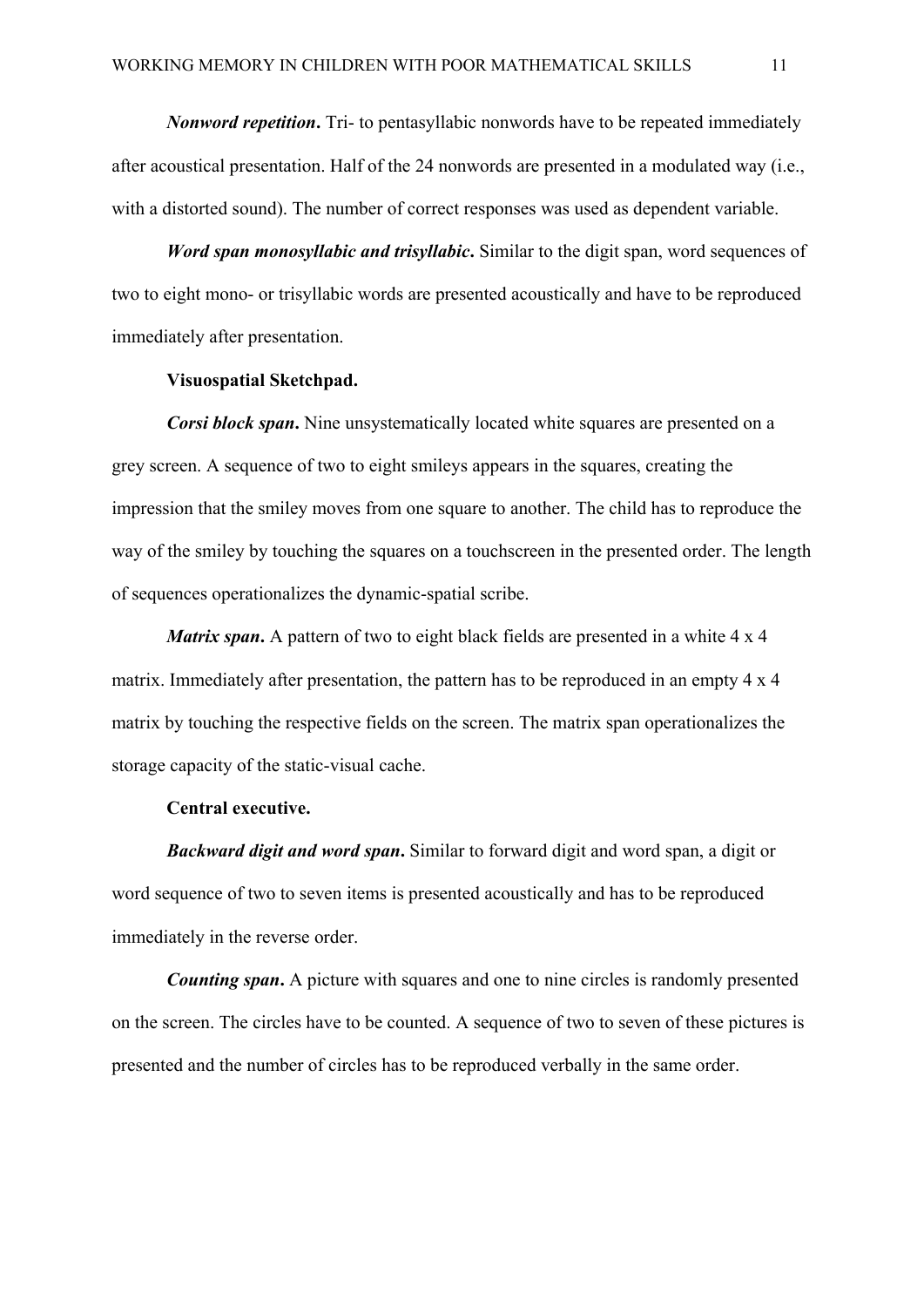*Object span*. A sequence of two to seven objects is presented on a white screen. After viewing each object the child has to say if the object is edible or not. After the whole sequence the child has to reproduce the objects verbally in the presented order.

#### **Results**

Means and *SD*s for all WM subtests are presented as a function of poor mathematical skills (first research question) in Table 3 and as a function of additional reading and spelling difficulties as well as the IQ-discrepancy (second research question) in Table 4.

#### **Do children with poor mathematical skills have WM deficits?**

To compare the phonological and central executive WM of the total group of children with poor mathematical skills to that of the typical learners, multivariate analyses of covariance (MANCOVAs) were conducted with group as a fixed factor and IQ as covariate. For visuospatial WM separate univariate analyses of covariance (ANCOVAs) were performed, because different hypotheses were postulated for visual and spatial WM. A statistically significant group effect was revealed for the phonological loop,  $F(5, 124) = 4.16$ ,  $p = .002$ ,  $\eta_p^2 = .14$ ; the dynamic-spatial scribe,  $F(1, 133) = 5.11$ ,  $p = .025$ ,  $\eta_p^2 = .04$ ; and the central executive,  $F(4, 129) = 6.90$ ,  $p < .001$ ,  $\eta_p^2 = .18$ ; but not for the visual cache,  $F(1, 133)$  $= 1.01$ ,  $p = .316$ . Effects of the covariate IQ are shown in Table 3. Subsequent ANCOVAs showed that typical learners outperformed children with poor mathematical skills in all phonological tasks except the articulation rate and in all central executive tasks except the object span (see Table 3).

#### *[Please insert Table 3 here]*

**Do WM deficits in children with poor mathematical skills differ as a function of additional reading and spelling difficulties as well as the IQ-discrepancy?**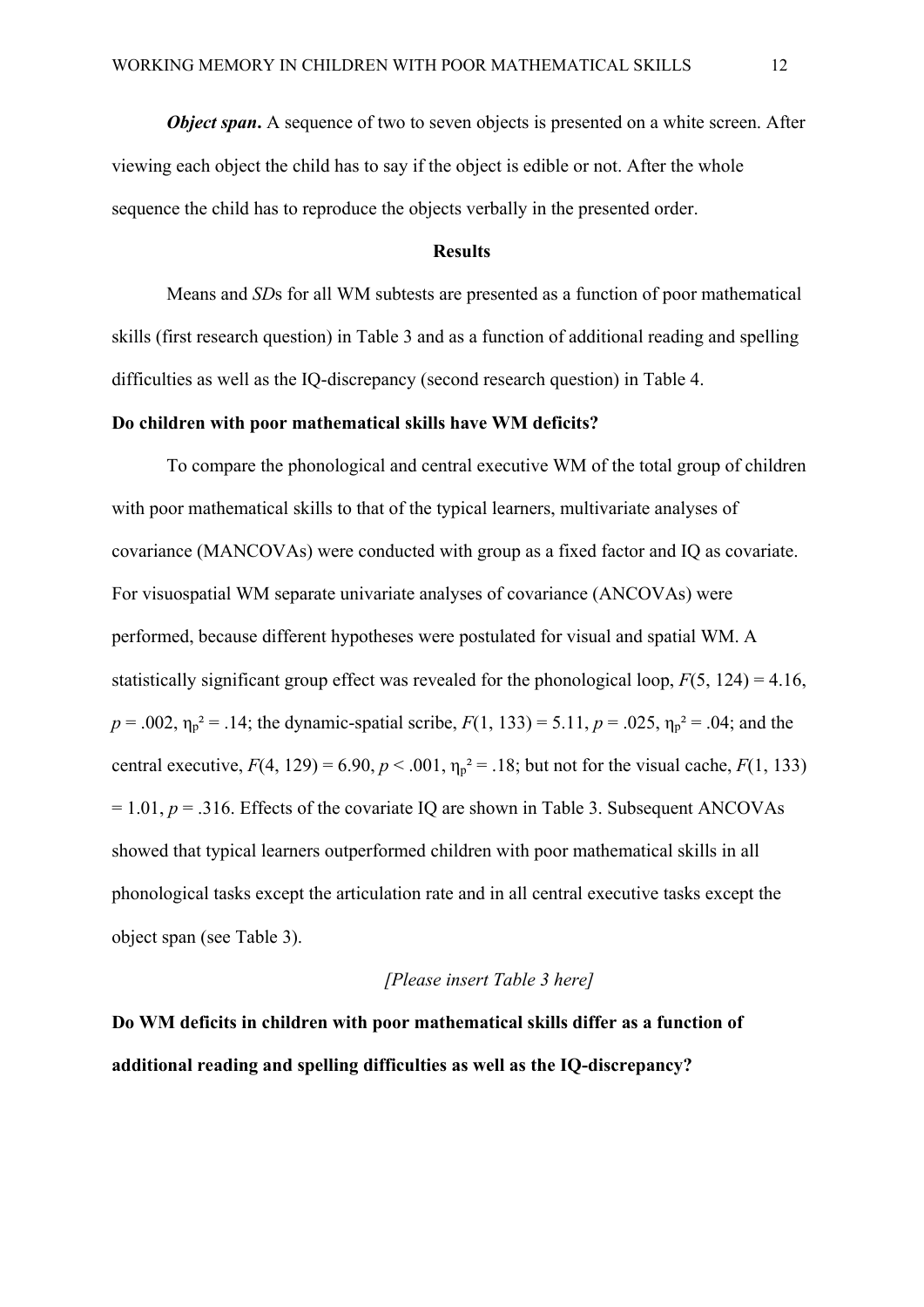Multivariate analyses of variance (MANOVAs) with fixed factors of additional versus no additional reading and spelling difficulties and fulfilled versus not fulfilled IQ-discrepancy were conducted separately for phonological, visuospatial, and central executive WM tasks.

Regarding the phonological loop, neither the multivariate main effects (reading and spelling difficulties:  $F(5, 55) = 1.05$ ,  $p = .398$ ; IQ-discrepancy:  $F(5, 55) = 1.12$ ,  $p = .362$ ), nor the interaction effect,  $F(5, 55) = 2.15$ ,  $p = .073$ ; reached the specified significance level.

For analysis of the visuospatial tasks  $\alpha$ -level was set at .10 because the statistical null hypothesis was tested (cf. Bortz & Schuster, 2010; Cohen, 2013). The MANOVA showed a statistically significant main effect of IQ-discrepancy,  $F(2, 63) = 3.43$ ,  $p = .038$ ,  $\eta_p^2 = .10$ ; whereas neither the main effect of reading and spelling difficulties,  $F(2, 63) = 1.94$ ,  $p = .153$ ; nor the interaction effect,  $F(2, 63) = 2.06$ ,  $p = .136$ ; was statistically significant. Subsequent ANOVAs (see Table 4) indicated that children who fulfilled the IQ-discrepancy outperformed poor learners in the matrix span. However, no statistically significant difference was observed for the corsi block span.

Concerning the central executive, the multivariate main effect of additional reading and spelling difficulties proved to be statistically significant,  $F(4, 60) = 3.14$ ,  $p = .021$ ,  $\eta_p^2 =$ .17. In subsequent ANOVAs (see Table 4) children with isolated poor mathematical skills outperformed children with additional reading and spelling difficulties on backward word span and object span. No statistically significant multivariate main effect of IQ-discrepancy was observed,  $F(4, 60) < 1$ ,  $p = .701$ ; however, the interaction between both factors proved to be statistically significant,  $F(4, 60) = 3.65$ ,  $p = .010$ ,  $\eta_p^2 = .20$ . Subsequent ANOVAs showed statistically significant interactions for backward word span and object span. Analyses of simple effects revealed that children with a mathematical LD outperformed children with a mixed LD in backward word span,  $F(1, 63) = 16.50, p < .001, \eta_p^2 = .21$ ; and object span,  $F(1, 63) = 16.50, p < .001, \eta_p^2 = .21$ ;  $(63) = 12.06$ ,  $p < .001$ ,  $\eta_p^2 = .16$ . Furthermore, children with a mathematical LD outperformed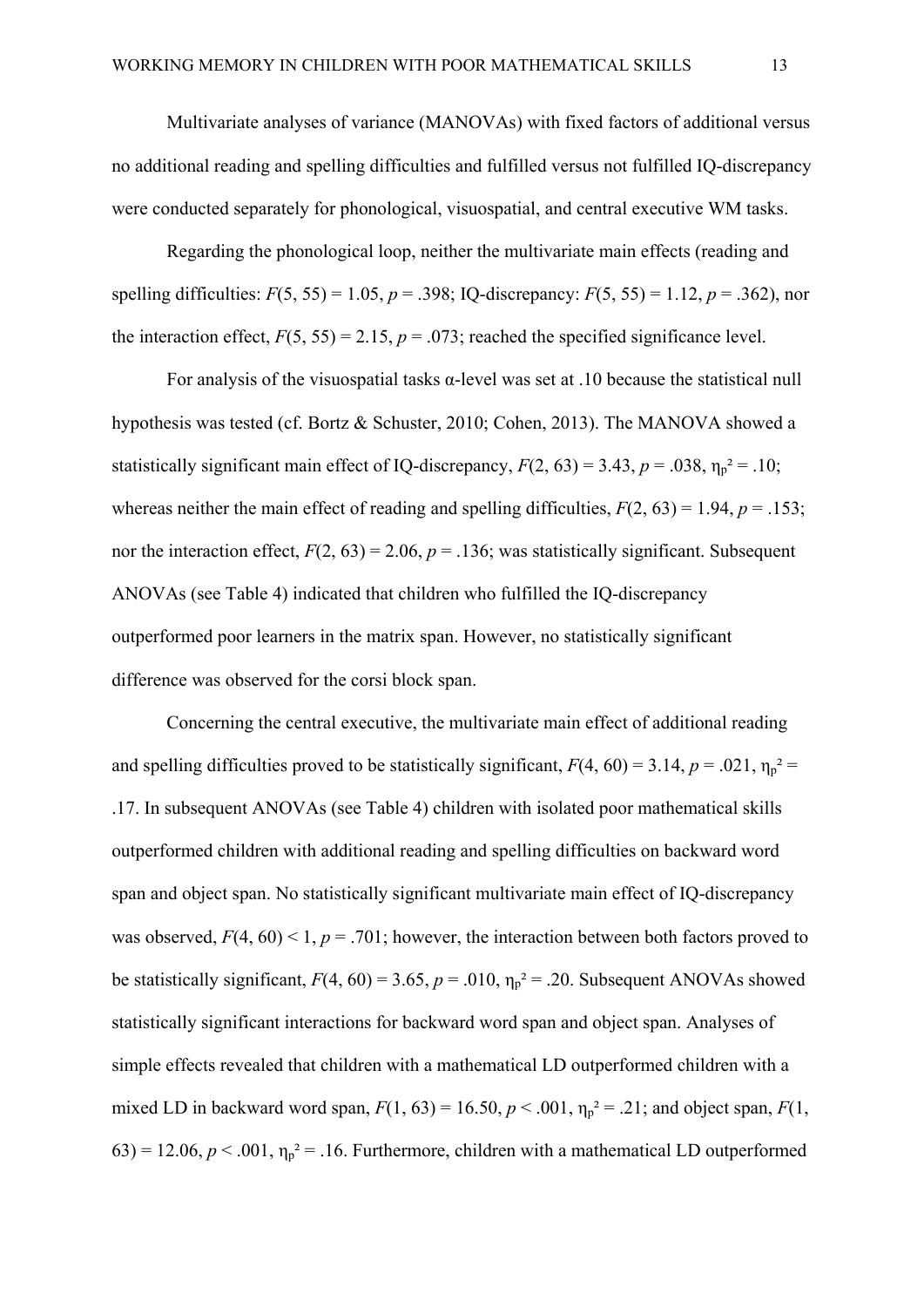poor mathematics learners in backward word span,  $F(1, 63) = 4.43$ ,  $p = .039$ ,  $\eta_p^2 = .07$ ; whereas mixed poor learners outperformed children with a mixed LD in object span, *F*(1, 63)  $= 7.53, p = .008, \eta_p^2 = .11.$ 

#### *[Please insert Table 4 here]*

#### **Discussion**

Previous research (see e.g., Raghubar et al., 2010 for an overview) on WM in children with poor mathematical skills produced inconsistent results even among studies based on the theoretical framework of WM proposed by Baddeley (1986). A possible reason for this is differences in considering IQ-discrepancy and additional reading and spelling difficulties (e.g., Schuchardt et al., 2008). Therefore, we investigated the impact of both issues on WM in children with poor mathematical skills. First, the WM in the total group of children with poor mathematical skills was compared to that of typical learners to replicate the finding that these children have WM deficits. As this precondition was confirmed, we addressed the second and main research question of whether WM deficits in children with poor mathematical skills differ as a function of additional reading and spelling difficulties as well as the IQdiscrepancy. Thus, children with poor mathematical skills were divided resulting in a 2 (additional reading and spelling difficulties: yes/no) by 2 (IQ-discrepancy: yes/no) factorial design.

#### **Do children with poor mathematical skills have WM deficits?**

The hypothesis that children with poor mathematical skills have deficits in the phonological loop, the dynamic-spatial scribe, and the central executive, but not in the visual cache when compared to typical learners was confirmed. Regarding the phonological loop and the central executive, deficits were found for verbal and numerical material, indicating that deficits seem to be global rather than material-specific, which is in line with previous research (e.g., Swanson & Jerman, 2006). In accordance with the findings reported by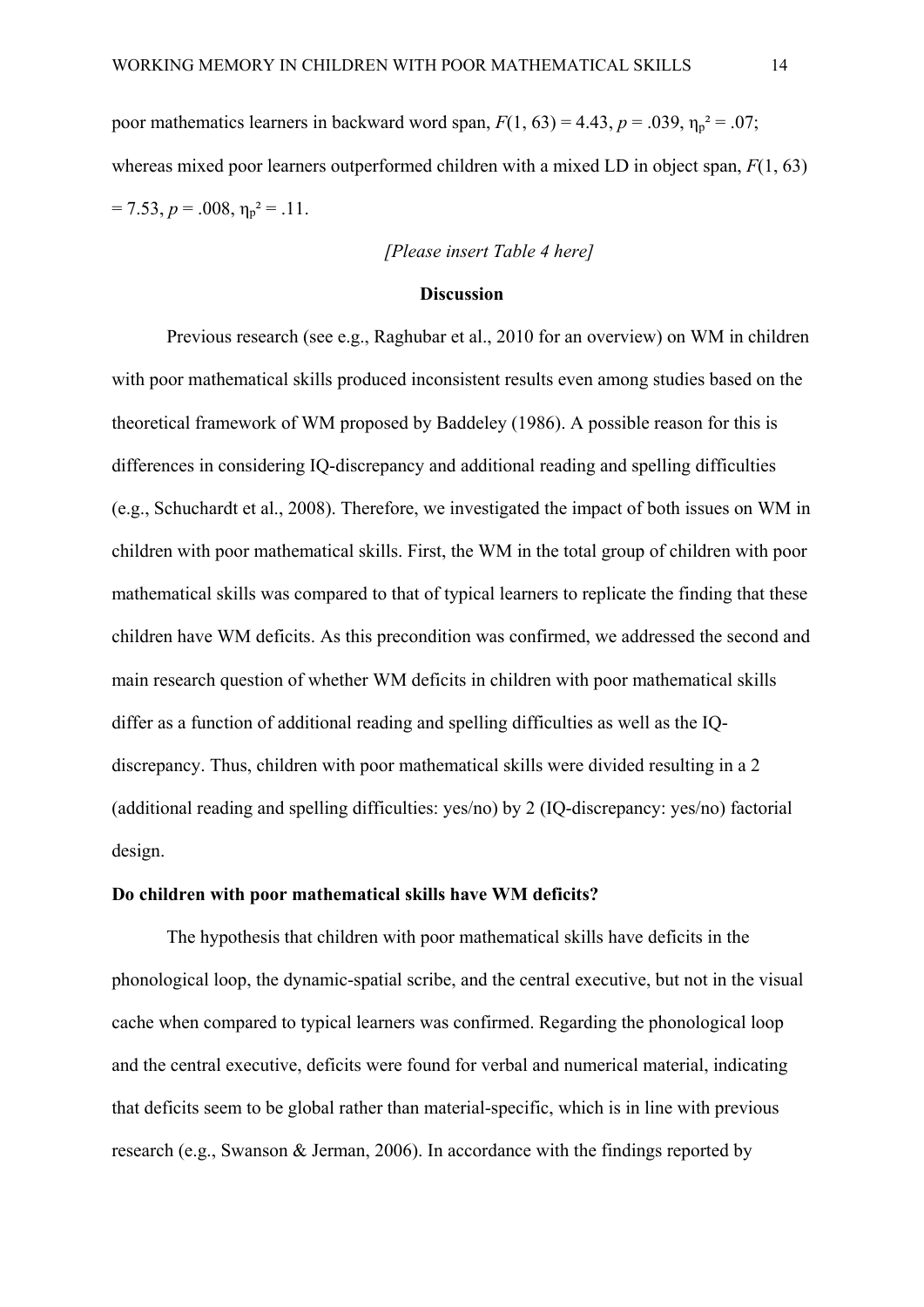Passolunghi and Mammarella (2012), the results of the visuospatial tasks suggest that children with poor mathematical skills exhibit particular deficits in dynamic-spatial WM because they showed impairments in corsi block span only. Their matrix span functioning was not impaired, indicating that they did not show a static-visual WM deficit.

## **Do WM deficits in children with poor mathematical skills differ as a function of additional reading and spelling difficulties?**

First, in line with the results of Andersson and Lyxell (2007), Landerl et al. (2009) and van der Sluis et al. (2005), no differences were observed in the phonological loop between children with and those without additional reading and spelling difficulties. Second, the hypothesis that children with mixed learning difficulties do not differ in visuospatial WM from children with isolated poor mathematical skills was confirmed. This result fits with data reported by Anderson and Lyxell (2007), Landerl et al. (2009), Schuchardt and Mähler (2010) as well as those by van der Sluis et al. (2005). Therefore, previous heterogeneity of results for phonological and visuospatial WM in children with poor mathematical skills does not seem to be the consequence of not considering additional reading and spelling difficulties. Third, the hypothesis that children with mixed learning difficulties show central executive WM deficits when compared to children with isolated poor mathematical skills was only partly confirmed. Specifically, the arithmetical mean pattern of all four central executive tasks and the interaction effect revealed that this is true for children with an LD only; not for poor learners. This is in line with the results of the above-mentioned study by van der Sluis et al. (2005) as well as that of Schuchardt and Mähler (2010), which showed a statistical trend of lower central executive functioning in children with a mixed LD than in children with a mathematical LD. Moreover, subsequent ANOVAs suggested that additional reading and spelling difficulties were not related to facets of the central executive when assessed with counting span and backward digit span, but rather to those facets assessed with object span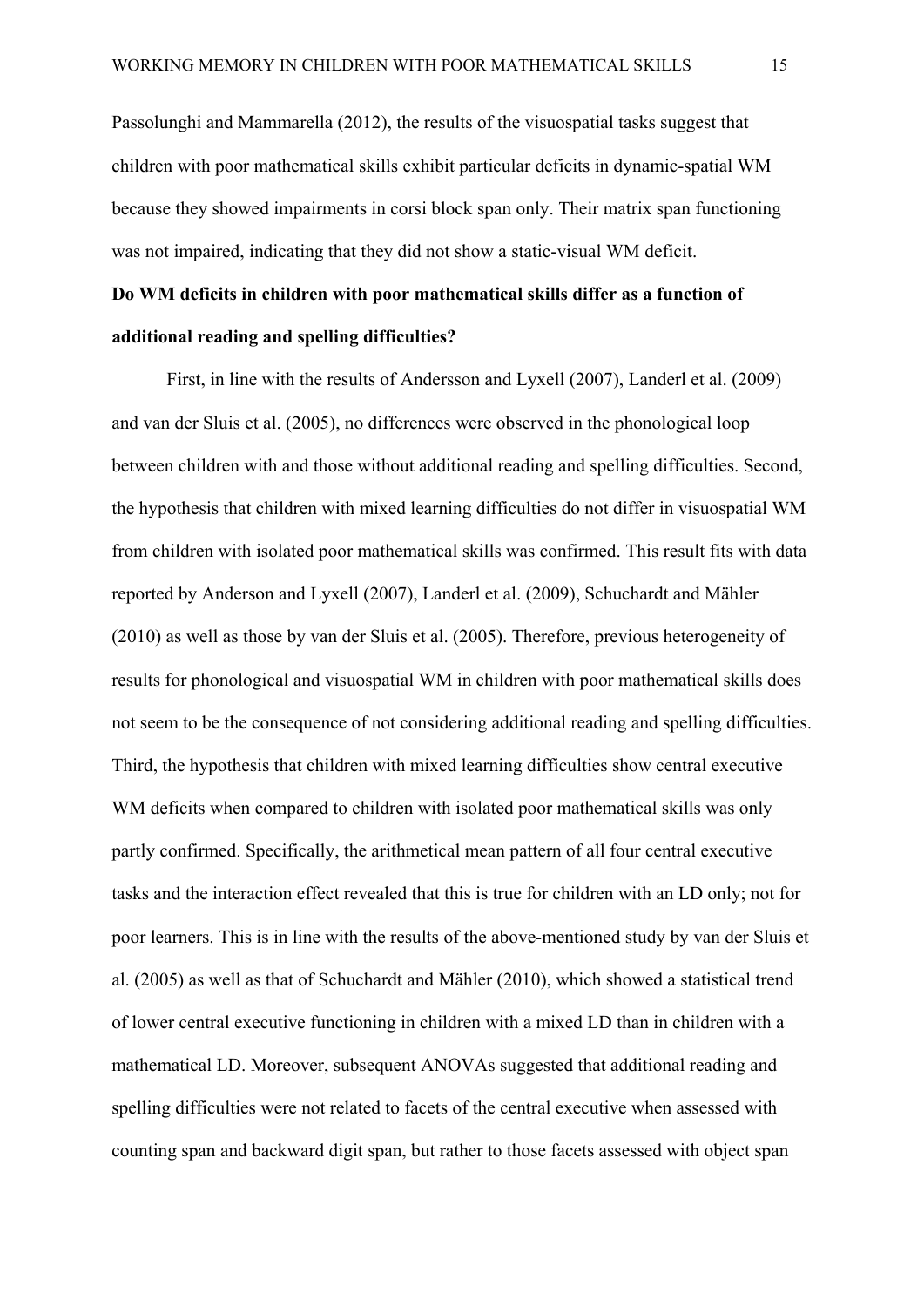and backward word span. This pattern of results suggests that additional reading and spelling difficulties are related to additional central executive deficits in processing verbal information, but not in processing numerical information. This kind of material specificity also was found by Passolunghi and Siegel (2001, 2004) for backward span but not complex span tasks and by Peng et al. (2012) for inhibition but not updating and dual-tasks.

In line with the arithmetical mean pattern, deficits in word span backward of children with an LD can be ascribed to additional reading and spelling difficulties. Therefore, it can be hypothesized that children with an isolated mathematical LD have deficits in tasks with numerical material but not in central executive tasks per se. This is one issue that should be addressed in future research. Another issue to be explored is the assessment of central executive WM with visuospatial material, which was not addressed in the present study.

Given the present results it might be assumed that studies, in which additional reading and spelling difficulties were not checked completely, reported global central executive deficits (e.g., Passolunghi & Siegel, 2001 for complex span tasks) because the samples might have included children with a mixed LD. Furthermore, global central executive deficits observed in studies in which additional reading and spelling difficulties were checked (e.g., Chan & Ho, 2010) might be assigned to the fact that only numerical material was used to assess central executive WM.

# **Do WM deficits in children with poor mathematical skills differ as a function of the IQdiscrepancy?**

Our analyses revealed that children with an LD did not differ from poor learners in their phonological but did in their visuospatial WM functioning: Children with an LD outperformed poor learners in matrix span, whereas both groups did not differ in corsi block span. These results indicate that poor learners have more difficulties with visual WM than children with an LD. Regarding the central executive, the question of whether WM deficits in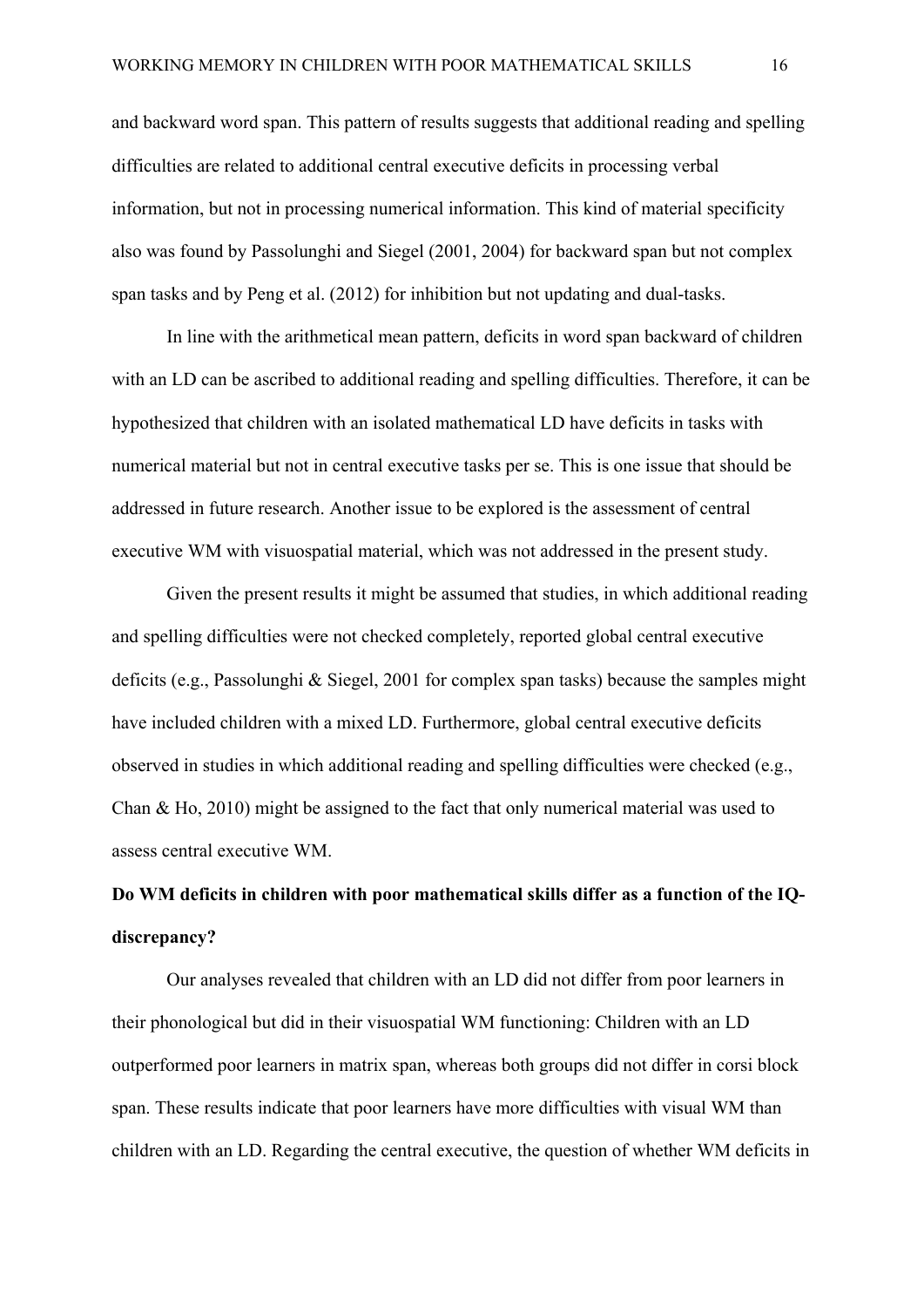children with poor mathematical skills differ as a function of the IQ-discrepancy cannot be answered without considering additional reading and spelling difficulties because the arithmetical mean pattern of all four central executive tasks and the interaction effect indicated that children with a mathematical LD outperformed poor mathematics learners, whereas mixed poor learners outperformed children with a mixed LD.

The results regarding visual and central executive WM were in accordance with those of Brankaer et al. (2014), who also observed that children with a mathematical LD outperformed poor mathematics learners even though they included children with a belowaverage IQ and we did not. Yet, this evidence is not completely in line with results reported by Maehler and Schuchardt (2011), who did not observe any WM differences between children with poor mathematical skills who fulfilled the IQ-discrepancy and those who did not. However, Maehler and Schuchardt (2011) reported a group difference in *IQ* of 6.95 points. The two groups in the present study differed in *IQ* by 12.36 points. This might be one reason we found group differences and Maehler and Schuchardt (2011) did not.

Overall, no deficits were found for visual WM in children with poor mathematical skills when compared to typical learners; however, poorer visual WM functioning was observed in children who did not fulfill the IQ-discrepancy than in those who did. In line with the arithmetical mean pattern, these results suggest that the children with a mathematical LD had deficits in dynamic-spatial WM only, which is in line with findings from Passolunghi and Mammarella (2012), whereas poor learners showed additional visual deficits when compared to children with an LD. Accordingly, consideration of the IQ-discrepancy criterion might determine whether deficits are revealed regarding visual WM. Studies in which the IQdiscrepancy is not checked might find general visuospatial deficits (e.g., D`Amico & Guarnera, 2005), whereas studies in which it is checked might find specific dynamic-spatial impairment. In addition, to the best of our knowledge, our results are the first to provide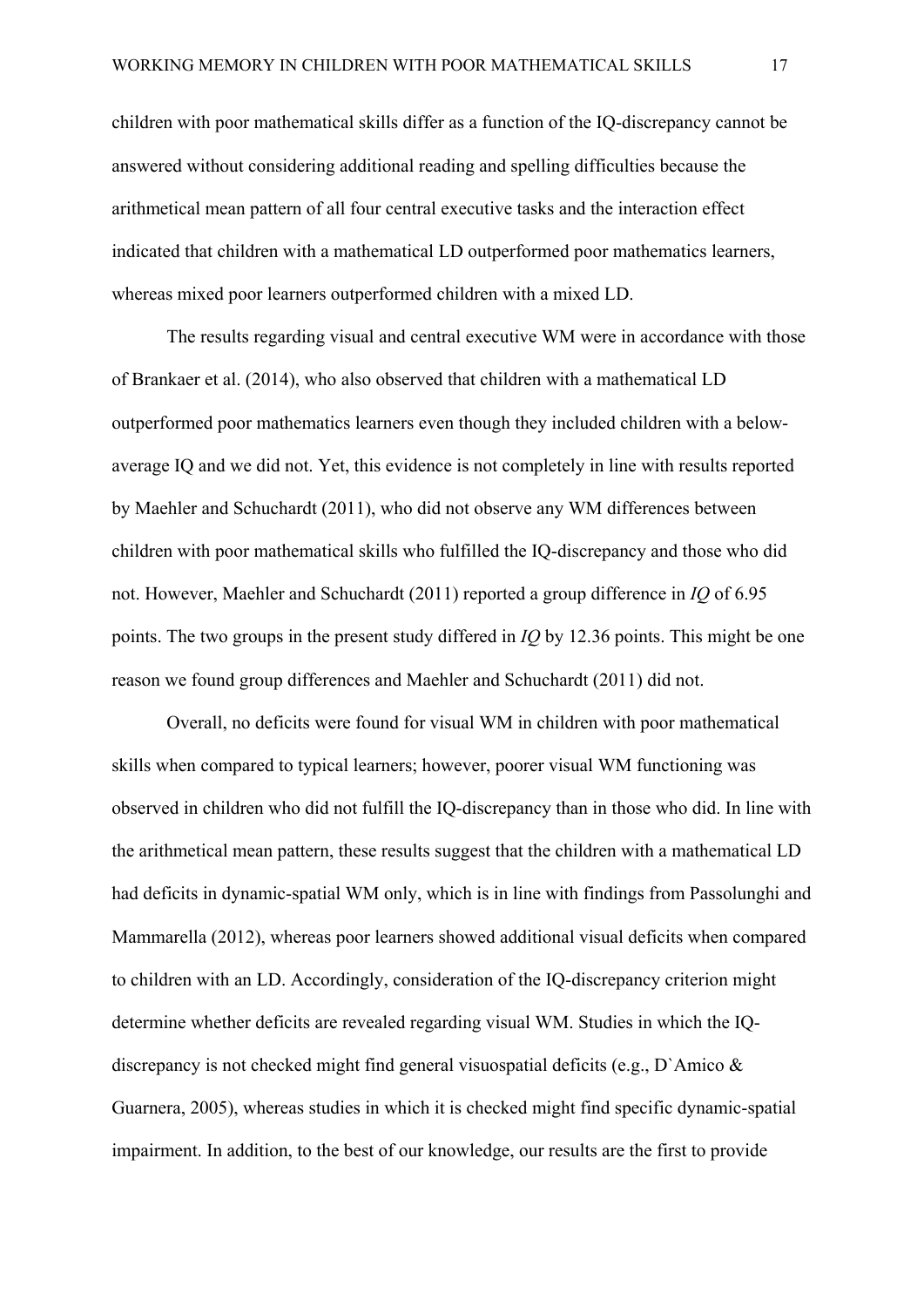evidence that fulfilling IQ-discrepancy has a positive effect on central executive WM in children with isolated mathematical difficulties, whereas fulfilling IQ-discrepancy has a negative effect on central executive WM in children with mixed learning difficulties. Thus, previous heterogeneity of results for central executive WM in children with poor mathematical skills might be possibly due to inconsistent consideration of IQ-discrepancy as well as additional reading and spelling difficulties.

#### **Limitations and Implications**

There are limitations to be considered regarding the external validity of our results. We addressed additional reading and spelling difficulties as well as IQ-discrepancy as possible causes for heterogeneous results in previous research; however, there are a number of other possible causes currently being discussed in the field. Among them are the cut-off criterion used to define poor mathematical skills  $(10^{th}, 16^{th}, 25^{th}$  percentile; e.g., Murphy, Mazzocco, Hanich, & Early, 2007; Passolunghi & Mammarella, 2012), the size of the considered IQ-discrepancy (1, 1.2, 1.5, or 2 *SD*s), subtypes of mathematical difficulties (e.g., in terms of arithmetical achievement; e.g., Geary, Hoard, & Hamson, 1999), and WM tasks (e.g., Peng et al., 2012). Considering these aspects should be continued in future research to obtain a better understanding of WM in children with poor mathematical skills.

Overall, our data indicate that the IQ-discrepancy as well as additional reading and spelling difficulties relate to WM in children with poor mathematical skills. This conclusion has important implications for practitioners. First, poor learners, who do not fulfill the IQdiscrepancy, will be seen as having the same phonological and dynamic-spatial WM deficits as children who fulfill the discrepancy, whereas in visual WM poor learners will be seen as having additional deficits. Regarding the central executive, poor mathematics learners might be expected to have poorer WM functioning than children with a mathematical LD, whereas children with a mixed LD might be expected to have poorer WM functioning than mixed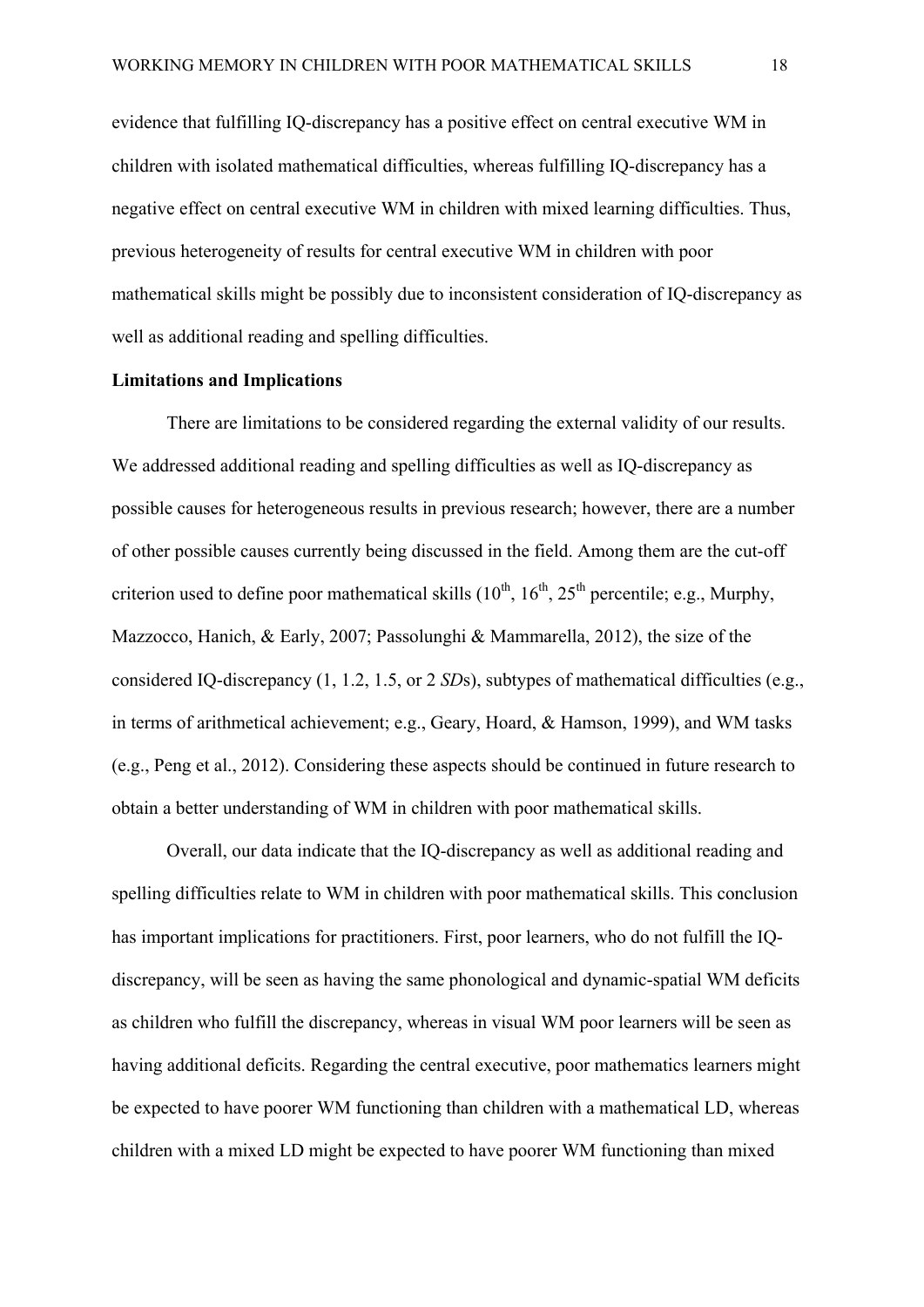poor learners. Second, our results showed that, whereas isolated and mixed poor learners have comparable WM functioning, children with a mixed LD exhibit poorer central executive WM functioning with verbal material than children with a mathematical LD. This result is important for diagnosticians: Mathematical as well as reading and spelling skills should be considered when diagnosing mathematical learning difficulties (cf. Fischbach et al., 2013). These additional central executive deficits in children with a mixed LD cannot be due to lower IQ because LD groups did not differ in IQ. This result is in line with the suggestion that WM functioning might be more important for successful academic learning than intelligence (Alloway & Alloway, 2010).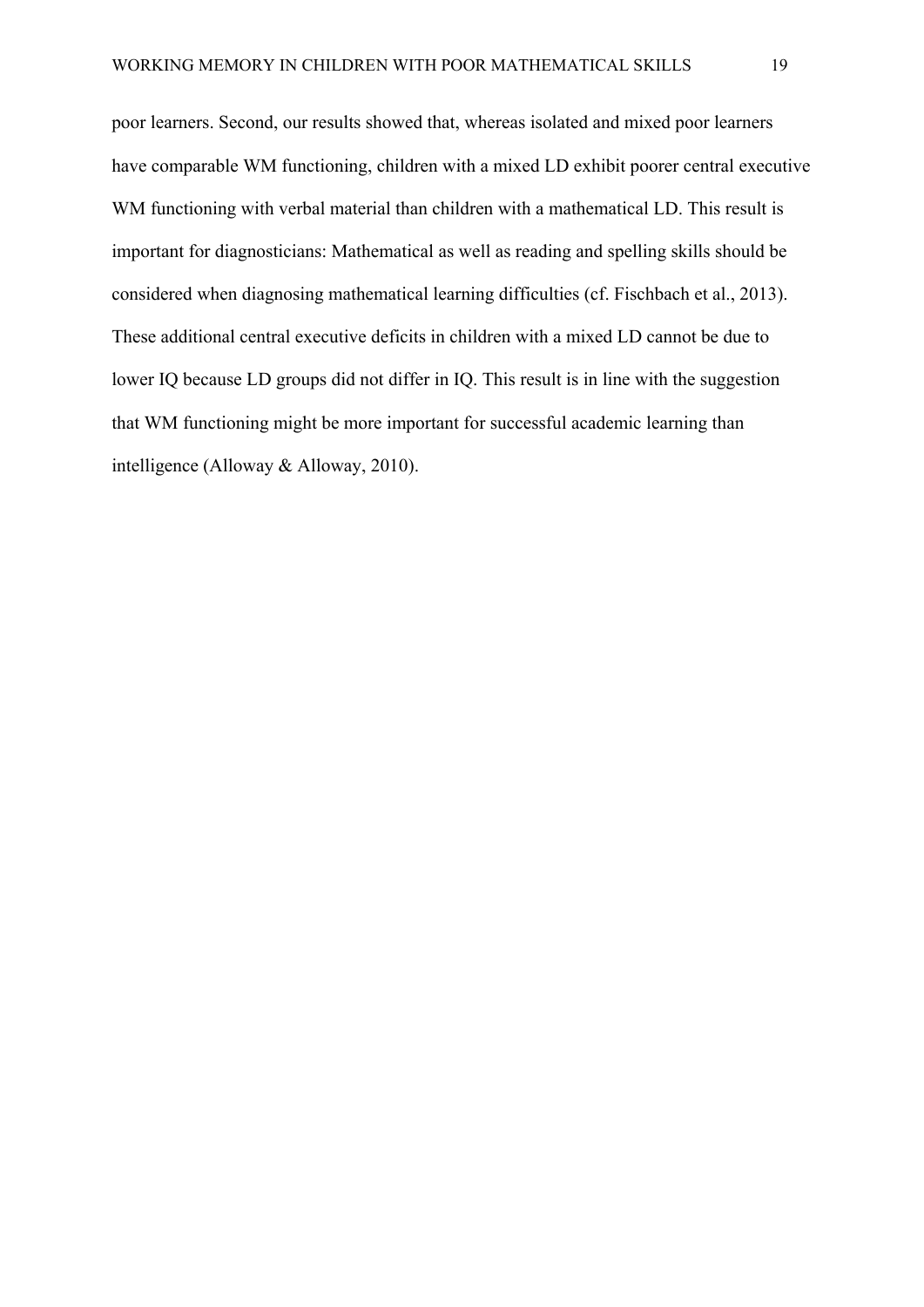#### References

- Alloway, T. P., & Alloway, R. G. (2010). Investigating the predictive roles of working memory and IQ in academic attainment. *Journal of Experimental Child Psychology, 106*, 20–29. doi:10.1016/j.jecp.2009.11.003
- Andersson, U., & Lyxell, B. (2007). Working memory deficit in children with mathematical difficulties: A general or specific deficit? *Journal of Experimental Child Psychology*, *96*, 197–228. doi:10.1016/j.jecp.2006.10.001
- Baddeley, A. D. (1986). *Working memory.* Oxford, UK: University Press.
- Baddeley, A. D. (1996). Exploring the central executive. *Quarterly Journal of Experimental Psychology*, *49*, 5–28. doi:10.1080/713755608
- Birkel, P. (2007). *Weingartener Grundwortschatz Rechtschreib-Test für 2. und 3. Klassen (WRT 2+)* [Weingarten's spelling test of basic vocabulary for second and third grade]. Göttingen, Germany: Hogrefe.
- Bortz, J., & Schuster, C. (2010). *Statistik für Human- und Sozialwissenschaftler* [Statistics for researchers in human and social sciences]*.* Berlin, Germany: Springer.
- Brankaer, C., Ghesquière, P., & De Smedt, B. (2014). Numerical magnitude processing deficits in children with mathematical difficulties are independent of intelligence. *Research in Developmental Disabilities, 35*, 2603–2613. doi:10.1016/j.ridd.2014.06.022
- Büttner, G., & Hasselhorn, M. (2011). Learning disabilities: Debates on definitions, causes, subtypes, and responses. *International Journal of Disability, Development and Education, 58*, 75–87. doi:10.1080/1034912X.2011.548476
- Bull, R., Johnston, R. S., & Roy, J. A. (1999). Exploring the roles of the visual-spatial sketch pad and central executive in children's arithmetical skills: Views from cognition and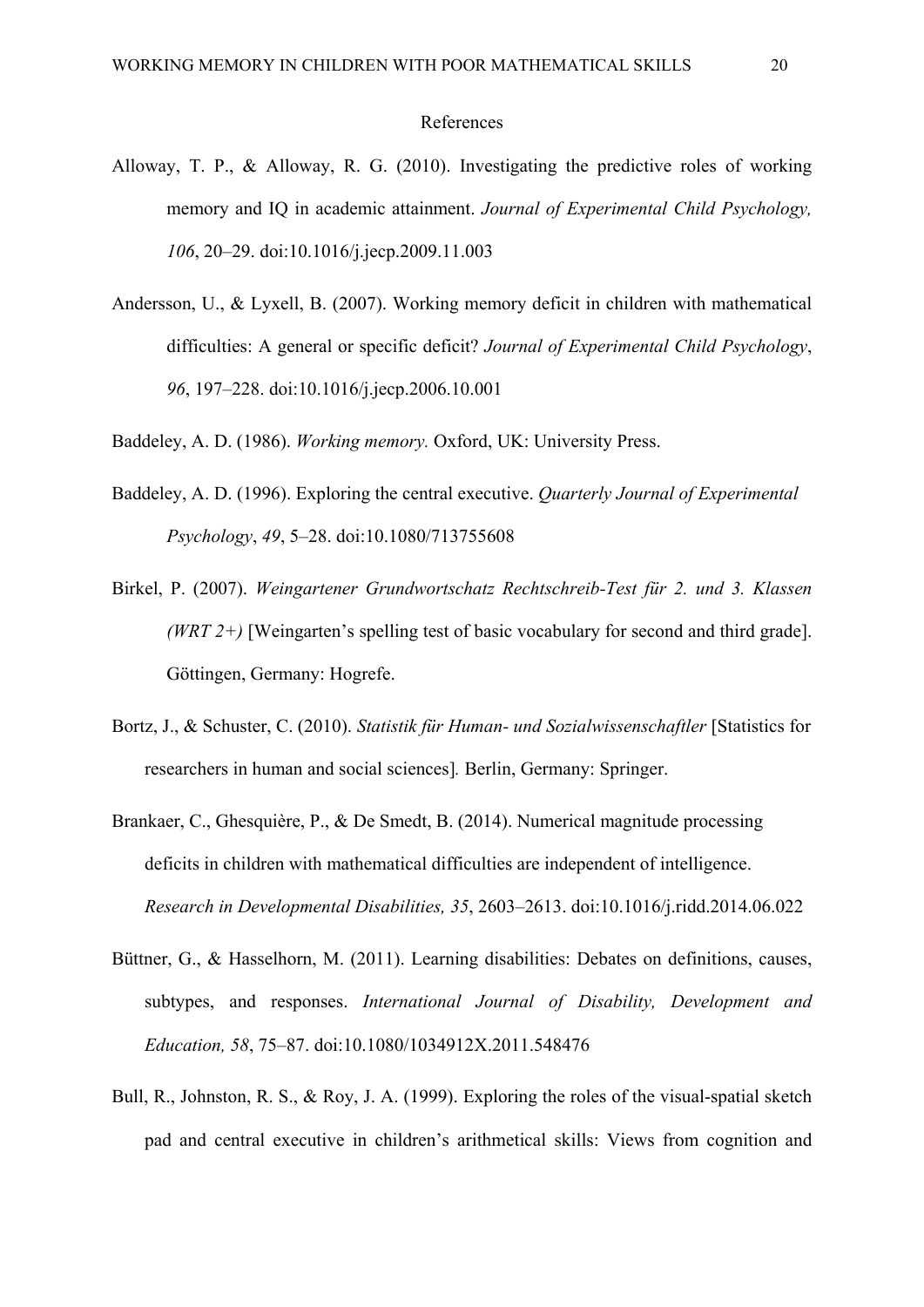developmental neuropsychology. *Developmental Neuropsychology*, *15*, 421–442. doi:10.1080/87565649909540759

- Cattell, R., Weiß, R. H., & Osterland, J. (1997). *Culture Fair Test Grundintelligenztest Skala 1 (CFT 1)* [Culture Fair Intelligence Test, Scale 1]. Göttingen, Germany: Hogrefe.
- Chan, B. M. & Ho, C. S. (2010). The cognitive profile of Chinese children with mathematics difficulties. *Journal of Experimental Child Psychology, 107*, 260–279. Retrieved from http://www.journals.elsevier.com/journal-of-experimental-child-psychology

Cohen, B. H. (2013). *Explaining Psychological Statistics.* New York: Wiley.

- D'Amico, A., & Guarnera, M. (2005). Exploring working memory in children with low arithmetical achievement. *Learning and Individual Differences, 15*, 189–202. doi:10.1016/j.lindif.2005.01.002
- De Weerdt, F., Desoete, A., & Roeyers, H. (2013). Working memory in children with reading disabilities and/or mathematical disabilities. *Journal of Learning Disabilities, 46*, 461–472. doi:10.1177/0022219412455238
- Dirks, E., Spyer, G., van Lieshout, E. C. D. M., & de Sonneville, L. (2008). Prevalence of combined reading and arithmetic disabilities. *Journal of Learning Disabilities, 41*, 460–473. doi:10.1177/0022219408321128
- Fischbach, A., Schuchardt, K., Brandenburg, J., Klesczewski, J., Balke-Melcher, C., Schmidt,…Hasselhorn, M. (2013). Prävalenz von Lernschwächen und Lernstörungen: Zur Bedeutung der Diagnosekriterien [Prevalence of poor learners and children with learning disorders: Investigating the role of diagnostic criteria]. *Lernen und Lernstörungen, 2*, 65–76. doi:10.1024/2235-0977/a000035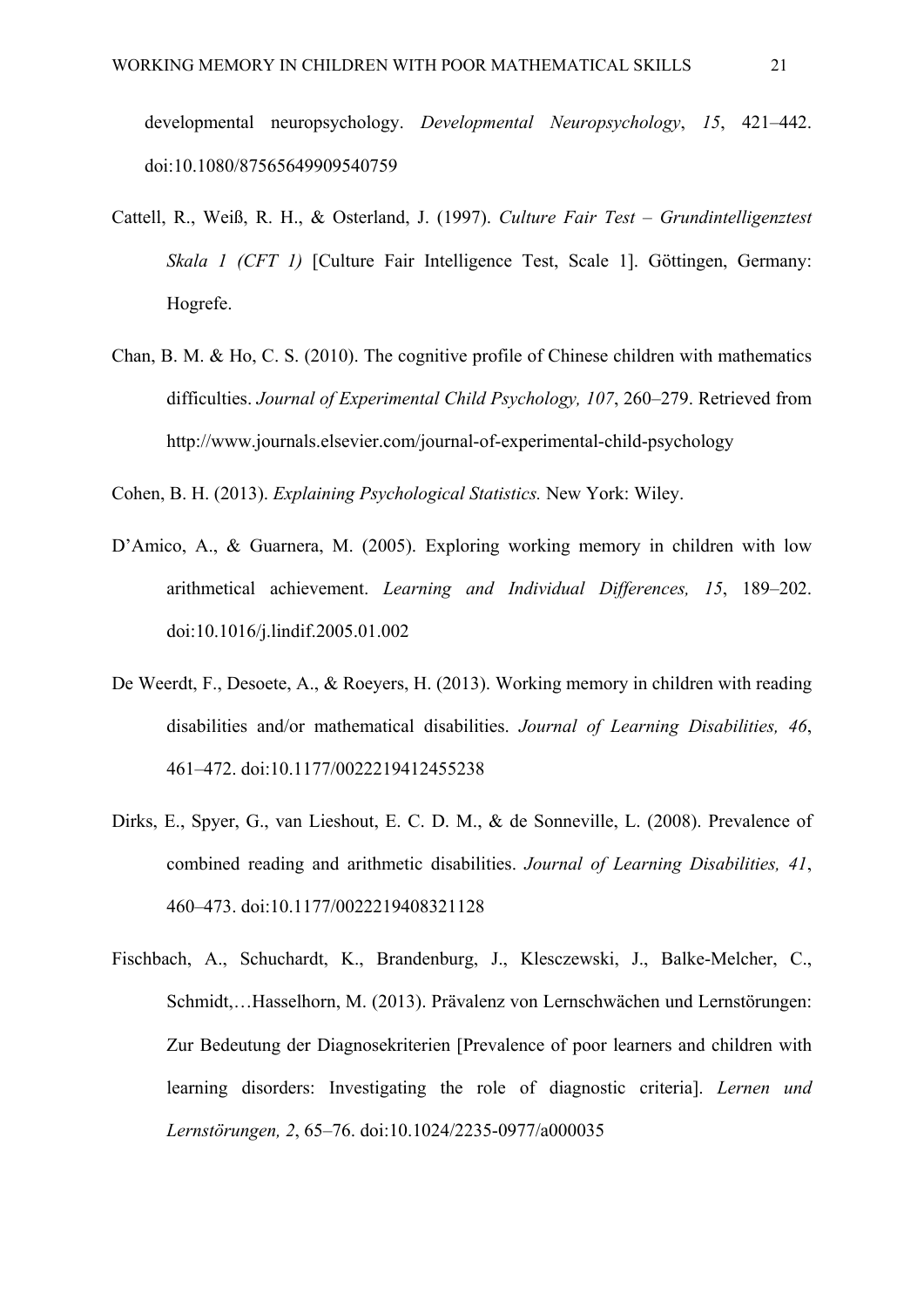- Friso-van den Bos, I., van der Ven, S. H. G., Kroesbergen, E. H., & van Luit, J. E. H. (2013). Working memory and mathematics in primary school children: A meta-analysis. *Educational Research Review, 10*, 29–44. doi:10.1016/j.edurev.2013.05.003
- Geary, D. C., Hamson, C. O., & Hoard, M. K. (2000). Numerical and arithmetical cognition: A longitudinal study of process and concept deficits in children with learning disability. *Journal of Experimental Child Psychology, 77*, 236–263. doi:10.1006/jecp.2000.2561
- Geary, D. C., Hoard, M. K., & Hamson, C. O. (1999). Numerical and arithmetical cognition: Patterns of functions and deficits in children at risk for a mathematical disability. *Journal of Experimental Child Psychology, 74*, 213–239. doi:10.1006/jecp.1999.2515
- Hasselhorn, M., & Schuchardt, K. (2006). Lernstörungen: Eine kritische Skizze zur Epidemiologie [Learning disabilities: A critical sketch on epidemiology]. *Kindheit und Entwicklung, 15*, 208–215. doi:10.1026/0942-5403.15.4.208
- Hasselhorn, M., Schumann-Hengsteler, R., Gronauer, J., Grube, D., Mähler, C., Schmid, I.,…Zoelch, C. (2012). *Arbeitsgedächtnistestbatterie für Kinder von 5 bis 12 Jahren (AGTB 5-12.)* [Working Memory Test Battery for Children Aged Five to Twelve Years]*.* Göttingen, Germany: Hogrefe.
- Krajewski, K., Liehm, S., & Schneider, W. (2004). *Deutscher Mathematiktest für zweite Klassen (DEMAT 2+)* [German test for mathematical skills in second grade]. Göttingen, Germany: Hogrefe.
- Kuhn, J.-T., Raddatz, J., Holling, H., & Dobel, C. (2013). Dyskalkulie vs. Rechenschwäche: Basisnumerische Verarbeitung in der Grundschule [Dyscalculia vs. severe math difficulties: Basic numerical capacities in elementary school]. *Lernen und Lernstörungen, 2*, 229–247. doi:10.1024/2235-0977/a000044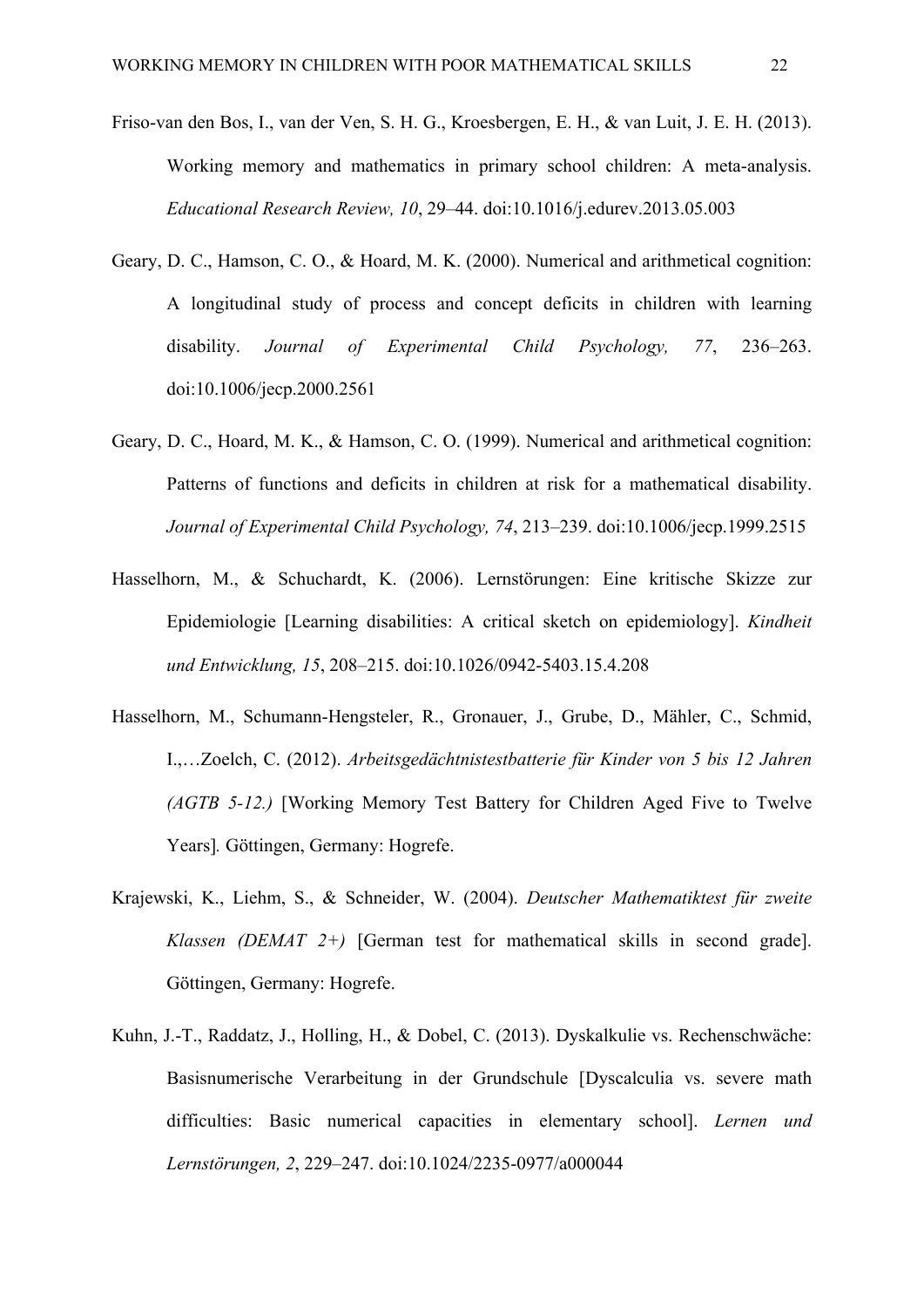- Kyttälä, M. (2008). Visuospatial working memory in adolescents with poor performance in mathematics: variation depending on reading skills. *Educational Psychology, 28*, 273–289. doi:10.1080/01443410701532305
- Landerl, K., Fussenegger, B., Moll, K., & Willburger, E. (2009). Dyslexia and dyscalculia: Two learning disorders with different cognitive profiles. *Journal of Experimental Child Psychology*, *103*, 309–324. doi:10.1016/j.jecp.2009.03.006
- Landerl, K., & Moll, K. (2010). Comorbidity of learning disorders: Prevalence and familial transmission. *Journal of Child Psychology and Psychiatry*, *51*, 287–294. doi:10.1111/j.1469-7610.2009.02164.x
- Lenhard, W., & Schneider, W. (2006). *Ein Leseverständnistest für Erst- bis Sechstklässler (ELFE 1-6)* [A reading comprehension test for first to sixth graders]. Göttingen, Germany: Hogrefe.
- Logie, R. H. (1995). *Visuo-spatial working memory.* Hove, UK: Erlbaum.
- Maehler, C., & Schuchardt, K. (2009) Working memory functioning in children with learning disabilities: does intelligence make a difference? *Journal of Intellectual Disabilities Research, 53*, 3–10. doi:10.1111/j.1365-2788.2008.01105.x
- Maehler, C., & Schuchardt, K. (2011). Working memory in children with learning disabilities: Rethinking the criterion of discrepancy. *International Journal of Disability, Development and Education, 58*, 5–17. doi:10.1080/1034912X.2011.547335
- Murphy, M. M., Mazzocco, M. M. M., Hanich, L. B., Early, M. C. (2007). Cognitive characteristics of children with mathematics learning disability (MLD) vary as a function of the cutoff criterion used to define MLD. *Journal of Learning Disabilities, 40*, 458-478. doi:10.1177/00222194070400050901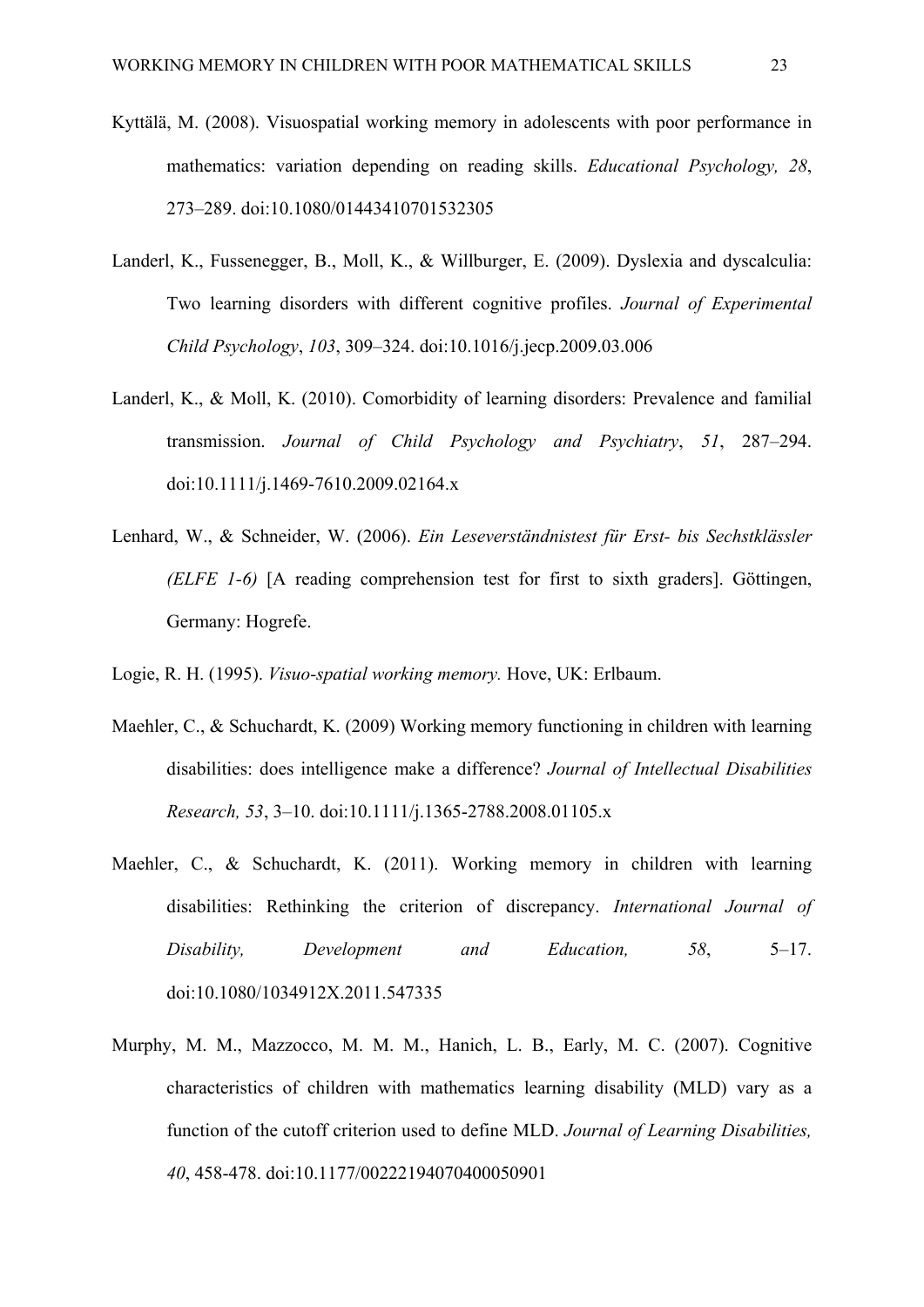- Michalczyk, K., Malstädt, N., Worgt, M., Könen, T., & Hasselhorn, M. (2013). Age differences and measurement invariance of working memory in 5- to 12-year-old children. *European Journal of Psychological Assessment, 29*, 220–229. doi:10.1027/1015-5759/a000149
- McLean, J. F., & Hitch, G. J. (1999). Working memory impairments in children with specific arithmetic learning difficulties. *Journal of Experimental Child Psychology, 74*, 240– 260.
- Passolunghi, M. C. (2006). Working memory and arithmetic learning disability. In T. P. Alloway & S. E. Gathercole (Eds.), *Working memory and neurodevelopmental disorders* (pp. 113–138). Hove, UK: Psychology Press.
- Passolunghi, M. C., & Mammarella, I. C. (2012). Selective spatial working memory impairment in a group of children with mathematics learning disabilities and poor problem-solving skills. *Journal of Learning Disabilities, 45*, 341–50. doi:10.1177/0022219411400746
- Passolunghi, M. C., & Siegel, L. S. (2001). Short-term memory, working memory, and inhibitory control in children with difficulties in arithmetic problem solving. *Journal of Experimental Child Psychology, 80*, 44–57. doi:10.1006/jecp.2000.2626
- Passolunghi, M. C., & Siegel, L. S. (2004). Working memory and access to numerical information in children with disability in mathematics. *Journal of Experimental Child Psychology, 88*, 348–367. doi:10.1016/j.jecp.2004.04.002
- Peng, P., Congying, S., Beilei, L., & Sha, T. (2012). Phonological storage and executive function deficits in children with mathematics difficulties. *Journal of Experimental Child Psychology, 112*, 452–466. doi:10.1016/j.jecp.2012.04.004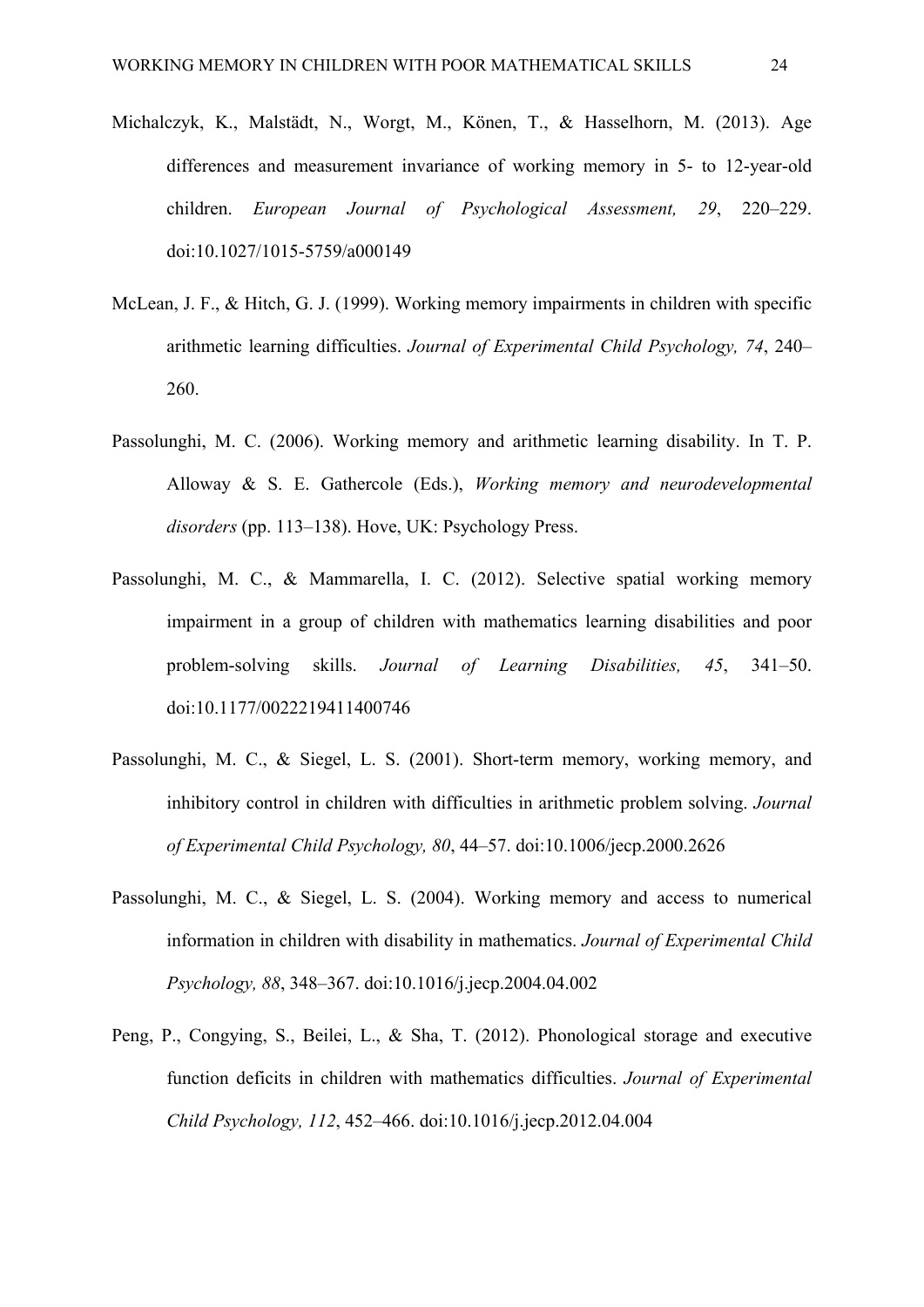- Raghubar, K. P., Barnes, M. A., & Hecht, S. A. (2010). Working memory and mathematics: A review of developmental, individual difference, and cognitive approaches. *Learning and Individual Differences, 20*, 110–122. doi:10.1016/j.lindif.2009.10.005
- Rotzer, S., Loenneker, T., Kucian, K., Martin, E., Klaver, P., & von Aster, M. (2009). Dysfunctional neural network of spatial working memory contributes to developmental dyscalculia, *Neuropsychologica, 47*, 2859–2865. doi:10.1016/j.neuropsychologia.2009.06.009
- Schuchardt, K., Maehler, C., & Hasselhorn, M. (2008). Working memory deficits in children with specific learning disorders. *Journal of Learning Disabilities, 41*, 514–523. doi:10.1177/0022219408317856
- Schuchardt, K., & Mähler, C. (2010). Unterscheiden sich Subgruppen rechengestörter Kinder in ihrer Arbeitsgedächtniskapazität, im basalen arithmetischen Faktenwissen und in den numerischen Basiskompetenzen? [Do dyscalculia subgroups differ in their working memory, basic arithmetical knowledge and numerical competencies?]. *Zeitschrift für Entwicklungspsychologie und Pädagogische Psychologie, 42*, 217–225. doi:10.1026/0049-8637/a000022
- Swanson, H. L., & Jerman, O. (2006). Math disabilities: A selective meta-analysis of the literature. *Review of Educational Research, 76*, 249−274. doi:10.3102/00346543076002249
- Swanson, H. L., & Sachse-Lee, C. (2001). Mathematical problem solving and working memory in children with learning disabilities: Both executive and phonological processes are important. *Journal of Experimental Child Psychology, 79*, 294–321. doi:10.1006/jecp.2000.2587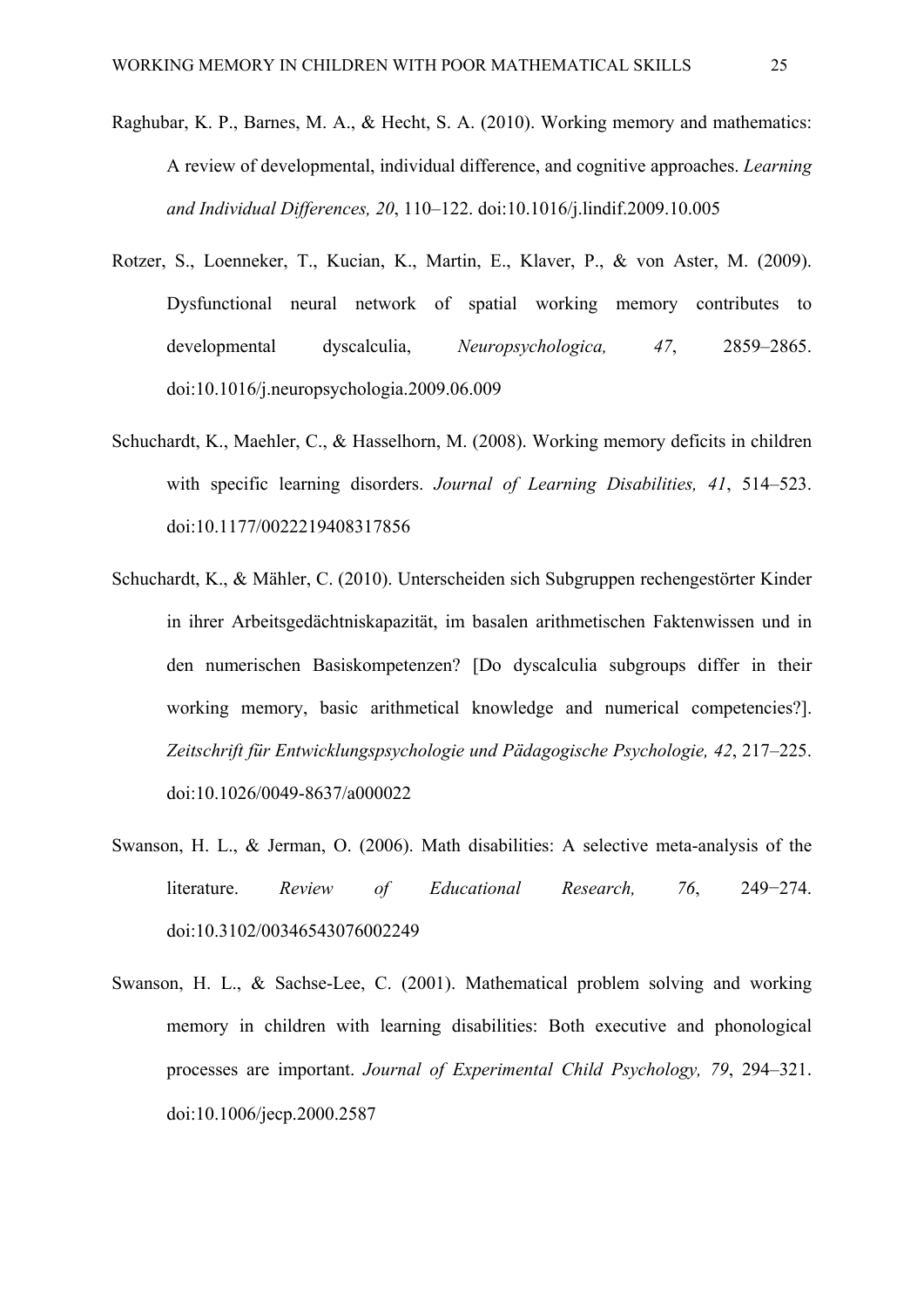- van der Sluis, S., van der Leij, A., & de Jong, P. F. (2005). Working memory in Dutch children with reading- and arithmetic-related LD. *Journal of Learning Disabilities, 38*, 207–221. doi:10.1177/00222194050380030301
- World Health Organization (1993). *The ICD-10 classification of mental and behavioural disorders: Diagnostic criteria for research* (10th ed.). Geneva, Switzerland: Author.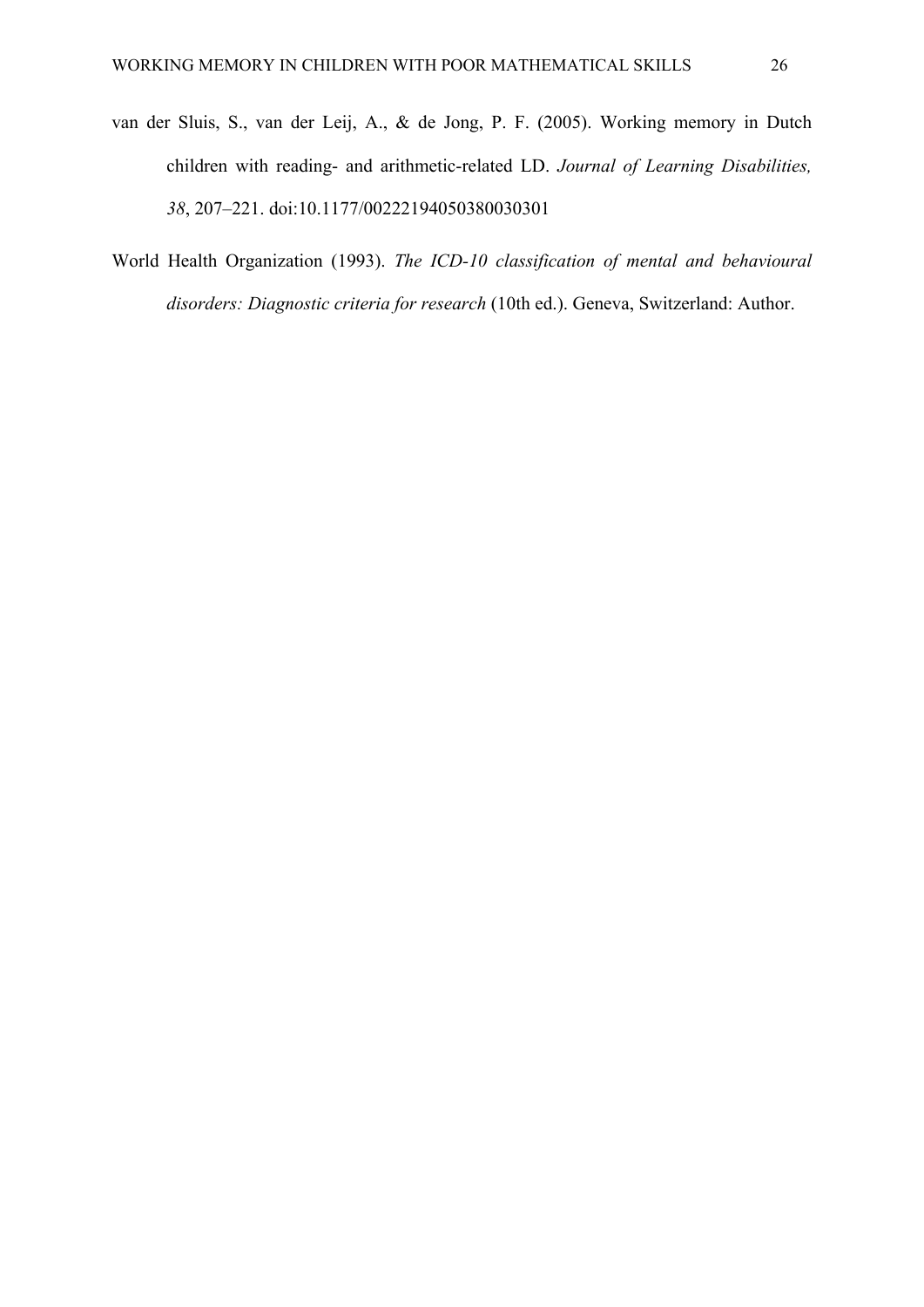*Descriptive Statistics and ANOVAs for the Mathematical Learning Difficulties Group (MLD)* 

|                                 | CG<br><b>MLD</b> |                  | <b>Group Comparison</b> |                  |            |  |  |  |  |  |
|---------------------------------|------------------|------------------|-------------------------|------------------|------------|--|--|--|--|--|
|                                 | $(N = 68)$       | $(N = 68)$       |                         |                  |            |  |  |  |  |  |
|                                 | $\boldsymbol{M}$ | $\boldsymbol{M}$ | $\bm{F}$                | $\boldsymbol{p}$ | $\eta_p^2$ |  |  |  |  |  |
|                                 | (SD)             | (SD)             |                         |                  |            |  |  |  |  |  |
| <b>Nonverbal IQ</b>             | 95.40            | 101.72           | 24.67                   | < 0.01           | .16        |  |  |  |  |  |
|                                 | (7.87)           | (6.95)           |                         |                  |            |  |  |  |  |  |
| <b>Mathematics</b> <sup>a</sup> | 34.68            | 52.41            | 844.28                  | < 0.01           | .86        |  |  |  |  |  |
|                                 | (2.62)           | (4.30)           |                         |                  |            |  |  |  |  |  |
| <b>Reading</b> <sup>a</sup>     | $40.53^{b}$      | 52.01            | 99.53                   | < 0.01           | .44        |  |  |  |  |  |
|                                 | (8.45)           | (4.21)           |                         |                  |            |  |  |  |  |  |
| <b>Spelling</b> <sup>a</sup>    | 39.78            | 49.71            | 95.28                   | < 0.01           | .43        |  |  |  |  |  |
|                                 | (7.20)           | (4.31)           |                         |                  |            |  |  |  |  |  |
| Age (in month)                  | 111.37           | 109.76           | 3.86                    | .052             | .03        |  |  |  |  |  |
|                                 | (5.62)           | (3.70)           |                         |                  |            |  |  |  |  |  |
| Sex(m/f)                        | 26/42            | 35/33            |                         |                  |            |  |  |  |  |  |

*Versus Control Group (CG)* 

*Note.*

<sup>a</sup>T-score:  $M = 50$ ,  $SD = 10$ . <sup>b</sup>Data of four participants are missing.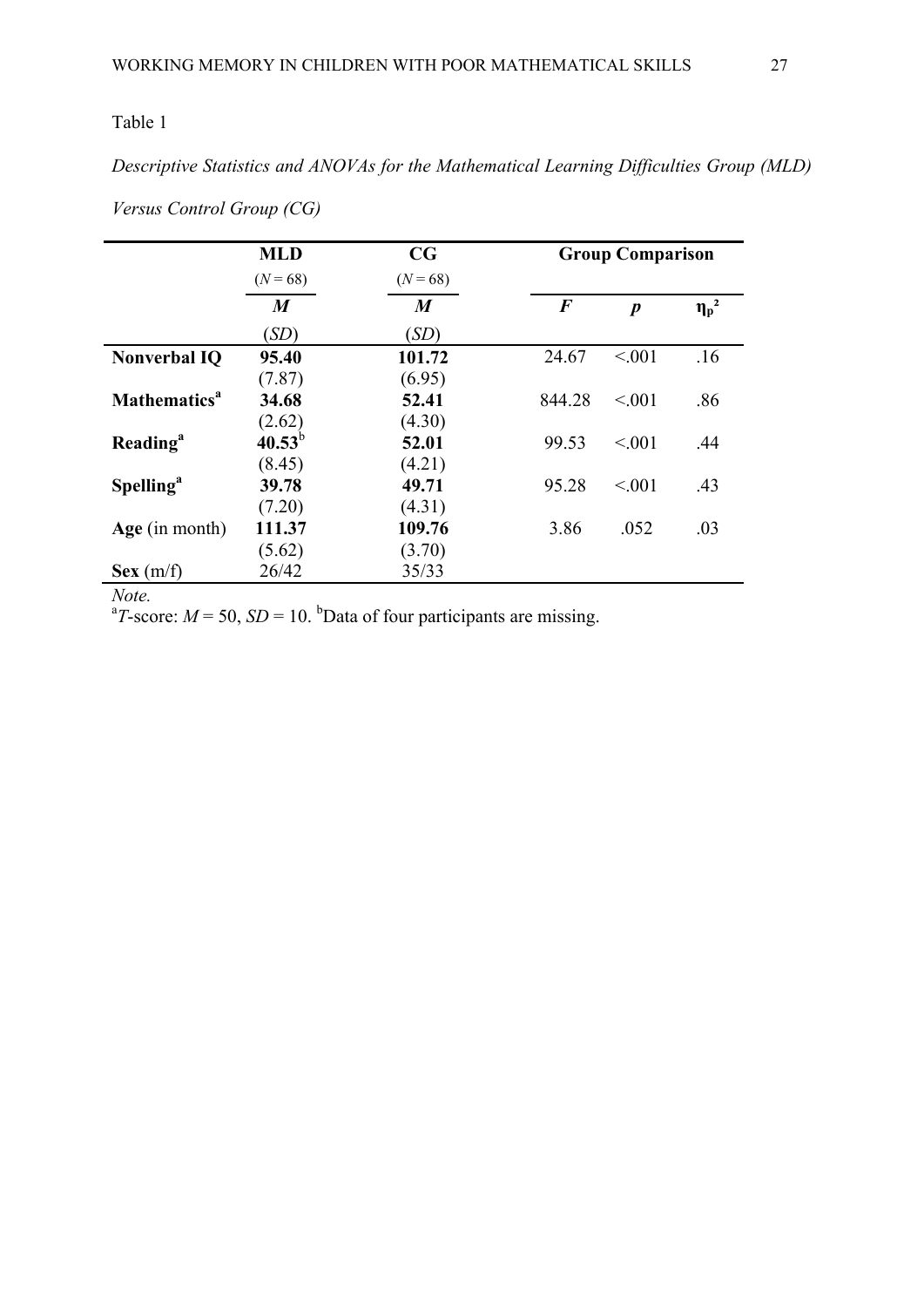*Descriptive Statistics and ANOVAs for Children With Poor Mathematical Skills as a Function of Reading and Spelling Difficulties and IQ-*

#### *Discrepancy*

|                                 | <b>Isolated</b><br><b>Mathematical</b><br><b>Difficulties</b> |                  | <b>Mixed</b><br>Academic<br><b>Difficulties</b> |                  | <b>Reading and</b><br><b>Spelling</b><br><b>Difficulties</b> |                  |            | <b>IQ-Discrepancy</b> |                  |            |                  | <b>Interaction</b> |            |  |
|---------------------------------|---------------------------------------------------------------|------------------|-------------------------------------------------|------------------|--------------------------------------------------------------|------------------|------------|-----------------------|------------------|------------|------------------|--------------------|------------|--|
|                                 | LD                                                            | <b>PL</b>        | LD                                              | PL               |                                                              |                  |            |                       |                  |            |                  |                    |            |  |
|                                 | $(n = 17)$                                                    | $(n=17)$         | $(n = 17)$                                      | $(n = 17)$       |                                                              |                  |            |                       |                  |            |                  |                    |            |  |
|                                 | $\boldsymbol{M}$                                              | $\boldsymbol{M}$ | M                                               | $\boldsymbol{M}$ | $\boldsymbol{F}$                                             | $\boldsymbol{p}$ | $\eta_p^2$ | $\boldsymbol{F}$      | $\boldsymbol{p}$ | $\eta_p^2$ | $\boldsymbol{F}$ | $\boldsymbol{p}$   | $\eta_p^2$ |  |
|                                 | (SD)                                                          | (SD)             | (SD)                                            | (SD)             |                                                              |                  |            |                       |                  |            |                  |                    |            |  |
| <b>Nonverbal IQ</b>             | 101.65                                                        | 89.29            | 101.82                                          | 88.82            | $\leq 1$                                                     | .898             | < .01      | 123.27                | $-.001$          | .66        | $\leq 1$         | .778               | $\leq .01$ |  |
|                                 | (5.26)                                                        | (2.42)           | (6.86)                                          | (2.86)           |                                                              |                  |            |                       |                  |            |                  |                    |            |  |
| <b>Mathematics</b> <sup>a</sup> | 34.35                                                         | 34.82            | 33.88                                           | 35.65            | $\leq 1$                                                     | .780             | $\leq .01$ | 3.15                  | .081             | .05        | 1.05             | .308               | .02        |  |
|                                 | (3.30)                                                        | (2.40)           | (2.37)                                          | (2.18)           |                                                              |                  |            |                       |                  |            |                  |                    |            |  |
| Reading <sup>a</sup>            | 48.65                                                         | 45.94            | 32.65                                           | $33.15^{b}$      | 176.40                                                       | < .001           | .75        | 1.03                  | .314             | .02        | 2.20             | .144               | .04        |  |
|                                 | (5.30)                                                        | (4.78)           | (3.33)                                          | (3.16)           |                                                              |                  |            |                       |                  |            |                  |                    |            |  |
| Spelling <sup>a</sup>           | 46.65                                                         | 45.12            | 32.65                                           | 34.71            | 183.98                                                       | < .001           | .74        | $\leq 1$              | .770             | $\leq .01$ | 3.98             | .050               | .06        |  |
|                                 | (3.59)                                                        | (3.92)           | (4.64)                                          | (2.31)           |                                                              |                  |            |                       |                  |            |                  |                    |            |  |
| Age (in month)                  | 108.47                                                        | 111.88           | 113.18                                          | 111.94           | 3.23                                                         | .077             | .05        | $\leq 1$              | .414             | .01        | 3.08             | .084               | .05        |  |
|                                 | (3.81)                                                        | (6.43)           | (5.64)                                          | (5.63)           |                                                              |                  |            |                       |                  |            |                  |                    |            |  |
| Sex(m/f)                        | 2/15                                                          | 4/13             | 8/9                                             | 12/5             |                                                              |                  |            |                       |                  |            |                  |                    |            |  |

*Note.* LD = learning disorder; PL = poor learners.<br><sup>a</sup>T-score: *M* = 50, *SD* = 10. <sup>b</sup>Data of four participants are missing.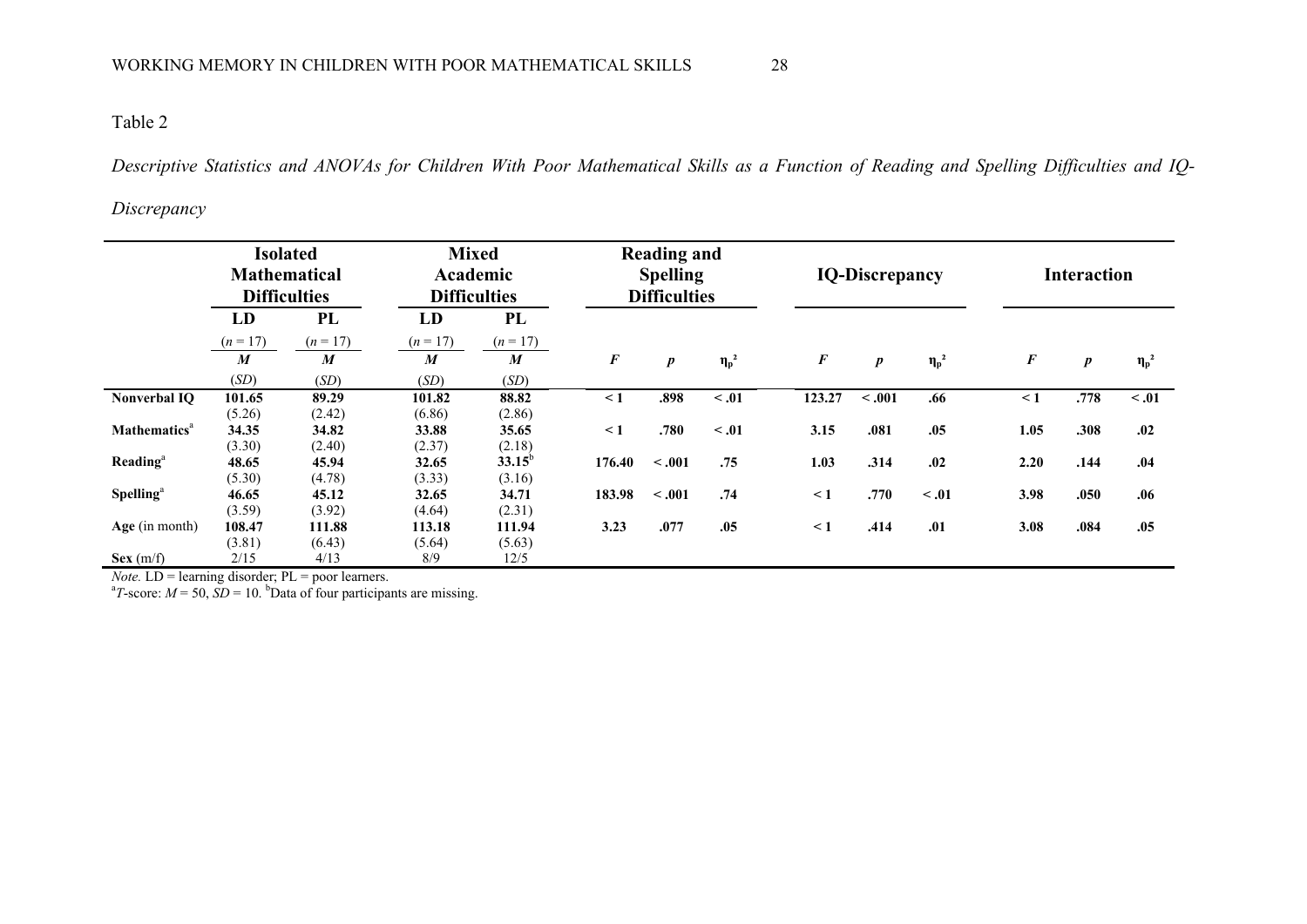*Descriptive Statistics and (M)ANCOVAs for WM in the Mathematical Learning Difficulties Group (MLD) Versus Control Group (CG)* 

|                               | <b>MLD</b>        | CG               |          | Covariate IQ <sup>a</sup> |            | <b>Group Comparison</b> |                  |            |  |  |
|-------------------------------|-------------------|------------------|----------|---------------------------|------------|-------------------------|------------------|------------|--|--|
|                               | $\boldsymbol{M}$  | $\boldsymbol{M}$ | $\bm{F}$ | $\boldsymbol{p}$          | $\eta_p^2$ | $\bm{F}$                | $\boldsymbol{p}$ | $\eta_p^2$ |  |  |
|                               | (SD)              | (SD)             |          |                           |            |                         |                  |            |  |  |
| <b>Phonological Loop</b>      |                   |                  | 1.45     | .211                      | .06        | 4.16                    | .002             | .14        |  |  |
| 1-syllabic word span          | $3.54^{\rm b}$    | 3.84             | $\leq 1$ | .824                      | $\leq .01$ | 5.15                    | .025             | .04        |  |  |
|                               | (0.71)            | (0.63)           |          |                           |            |                         |                  |            |  |  |
| 3-syllabic word span          | $2.88^{b}$        | 3.03             | 1.69     | .196                      | .01        | 5.12                    | .025             | .04        |  |  |
|                               | (0.52)            | (0.38)           |          |                           |            |                         |                  |            |  |  |
| Articulation rate             | $3.12^{b}$        | 3.24             | 3.07     | .082                      | .02        | 3.28                    | .073             | .03        |  |  |
|                               | (0.56)            | (0.56)           |          |                           |            |                         |                  |            |  |  |
| Digit span                    | 4.05 <sup>b</sup> | 4.49             | $\leq 1$ | .528                      | $\leq .01$ | 14.39                   | < 0.01           | .10        |  |  |
|                               | (0.67)            | (0.64)           |          |                           |            |                         |                  |            |  |  |
| Nonword repetition            | $14.83^{b}$       | 17.50            | $\leq 1$ | .713                      | $\leq .01$ | 12.74                   | < 0.01           | .09        |  |  |
|                               | (3.96)            | (3.60)           |          |                           |            |                         |                  |            |  |  |
| <b>Visuospatial Sketchpad</b> |                   |                  |          |                           |            |                         |                  |            |  |  |
| Corsi block span              | 3.82              | 4.16             | $\leq 1$ | .674                      | $\leq .01$ | 5.11                    | .025             | .04        |  |  |
|                               | (0.75)            | (0.74)           |          |                           |            |                         |                  |            |  |  |
| Matrix span                   | 4.16              | 4.61             | 7.66     | .006                      | .05        | 1.01                    | .316             | .01        |  |  |
|                               | (1.17)            | (1.16)           |          |                           |            |                         |                  |            |  |  |
| <b>Central Executive</b>      |                   |                  | 1.26     | .288                      | .04        | 6.90                    | $-.001$          | .18        |  |  |
| Backward digit span           | $2.84^\circ$      | 3.23             | 4.05     | .046                      | .03        | 10.12                   | .002             | .07        |  |  |
|                               | (0.41)            | (0.64)           |          |                           |            |                         |                  |            |  |  |
| Backward word span            | $2.67^{\circ}$    | 3.05             | $\leq 1$ | .986                      | $\leq .01$ | 19.55                   | < 0.001          | .13        |  |  |
|                               | (0.39)            | (0.51)           |          |                           |            |                         |                  |            |  |  |
| Counting span                 | $2.84^\circ$      | 3.29             | $\leq 1$ | .498                      | $\leq .01$ | 8.49                    | .004             | .06        |  |  |
|                               | (0.76)            | (0.74)           |          |                           |            |                         |                  |            |  |  |
| Object span                   | $2.92^{\circ}$    | 3.03             | $\leq 1$ | .589                      | $\leq .01$ | $\leq 1$                | .522             | $\leq .01$ |  |  |
|                               | (0.62)            | (0.79)           |          |                           |            |                         |                  |            |  |  |

*Note.*

<sup>a</sup> Effects of the covariate IQ.  $<sup>b</sup>$  Data of five participants are missing. <sup>c</sup>Data of one participant is missing.</sup>